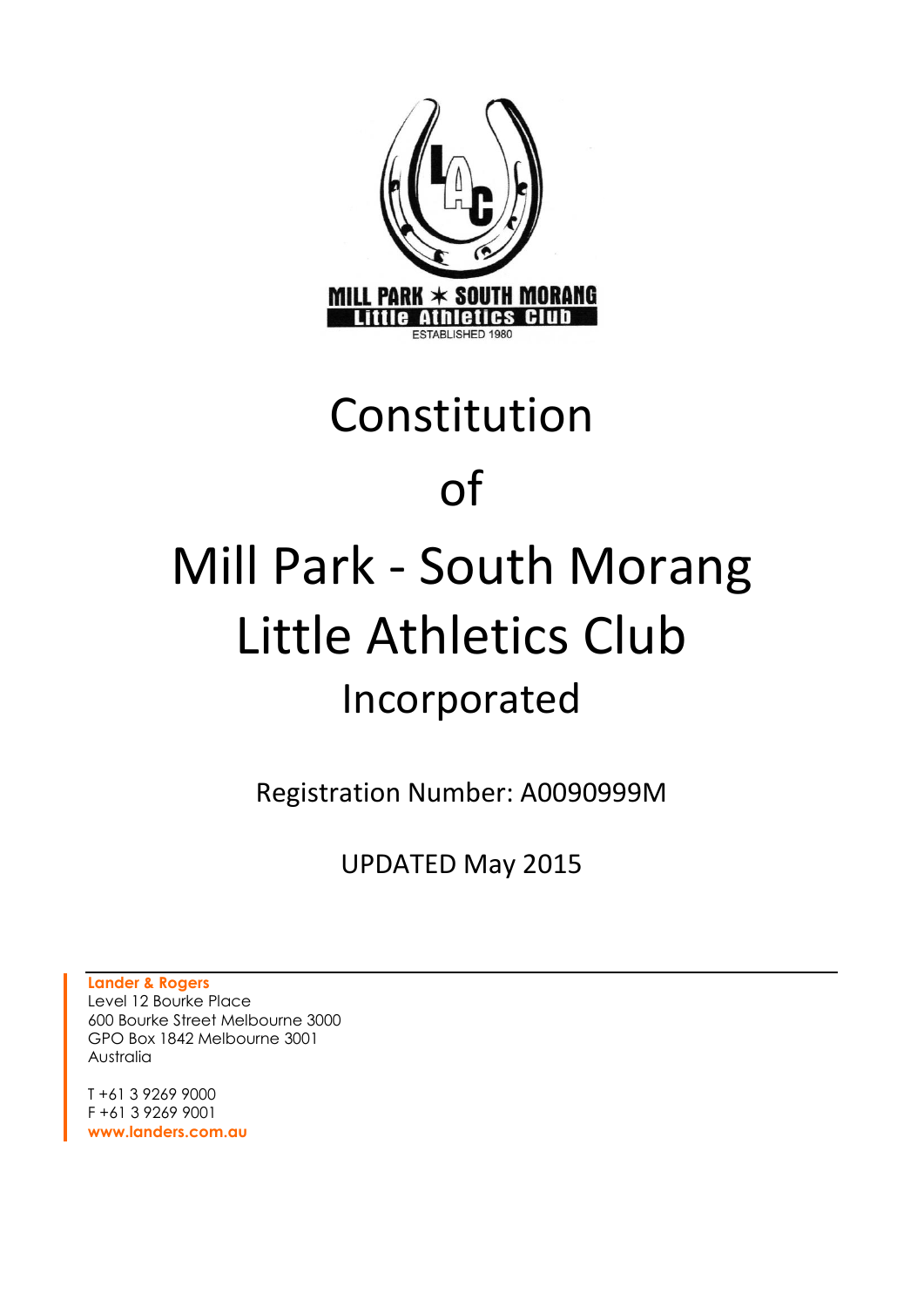# **TABLE OF CONTENTS**

| 1)           |  |  |  |
|--------------|--|--|--|
| 2)           |  |  |  |
| 3)           |  |  |  |
| 4)           |  |  |  |
| 5)           |  |  |  |
| 6)           |  |  |  |
| 6.1          |  |  |  |
| 6.2          |  |  |  |
| 6.3          |  |  |  |
| 6.4          |  |  |  |
| 6.5          |  |  |  |
| 6.6          |  |  |  |
| 7)           |  |  |  |
|              |  |  |  |
| 8)           |  |  |  |
| 8.1          |  |  |  |
| 8.2          |  |  |  |
| 8.3          |  |  |  |
| 8.4          |  |  |  |
| 8.5          |  |  |  |
| 8.6          |  |  |  |
| 8.7<br>8.8   |  |  |  |
|              |  |  |  |
| 9)           |  |  |  |
| 10)<br>10.1  |  |  |  |
| 10.2         |  |  |  |
| 10.3         |  |  |  |
| 11)          |  |  |  |
| 11.1         |  |  |  |
| 11.2         |  |  |  |
| 11.3         |  |  |  |
| 11.4         |  |  |  |
| 12)          |  |  |  |
| 12.1         |  |  |  |
| 12.2         |  |  |  |
| 12.3<br>12.4 |  |  |  |
|              |  |  |  |
|              |  |  |  |
| 13)          |  |  |  |
| 13.1         |  |  |  |
| 13.2         |  |  |  |
| 13.3         |  |  |  |
| 13.4         |  |  |  |
| 14)          |  |  |  |
| 14.1<br>14.2 |  |  |  |
|              |  |  |  |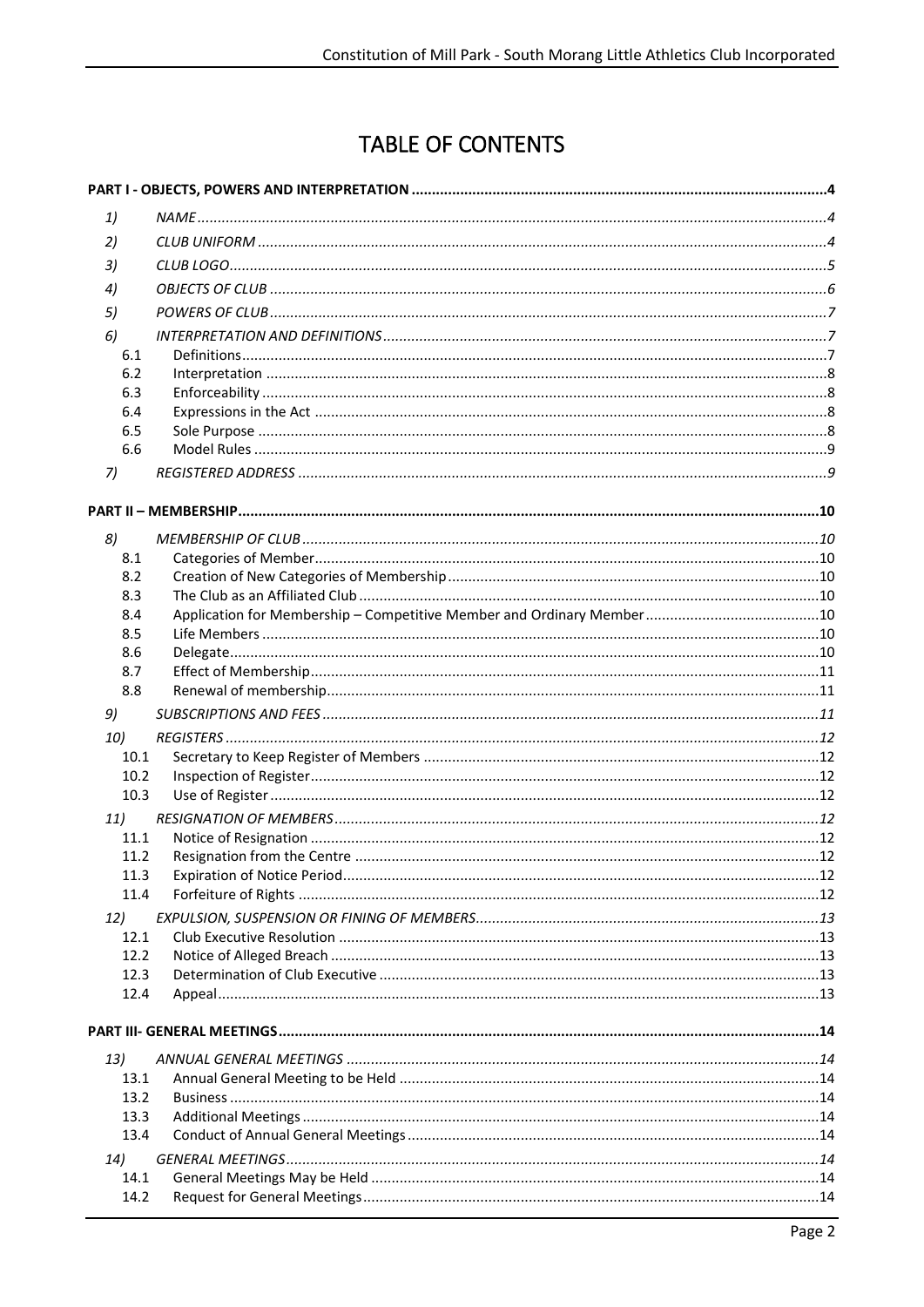| 15)          |  |
|--------------|--|
| 15.1         |  |
| 15.2         |  |
| 16)          |  |
| 16.1         |  |
| 16.2         |  |
| 16.3         |  |
| 17)          |  |
| 17.1         |  |
| 17.2         |  |
| 17.3         |  |
| 17.4         |  |
|              |  |
| 18)          |  |
| 18.1         |  |
| 18.2         |  |
| 18.3         |  |
| 18.4         |  |
| 18.5         |  |
| 18.6         |  |
| 19)          |  |
| 20)          |  |
| 20.1         |  |
| 20.2         |  |
| 21)          |  |
| 21.1         |  |
| 21.2         |  |
| 21.3         |  |
| 21.4         |  |
| 21.5         |  |
| 21.6<br>21.7 |  |
| 21.8         |  |
|              |  |
|              |  |
|              |  |
| 23)          |  |
| 24)          |  |
| 25)          |  |
| 26)          |  |
| 27)          |  |
| 28)          |  |
| 29)          |  |
| 30)          |  |
|              |  |
| 31)          |  |
| 32)          |  |
| 33)          |  |
| 34)          |  |
|              |  |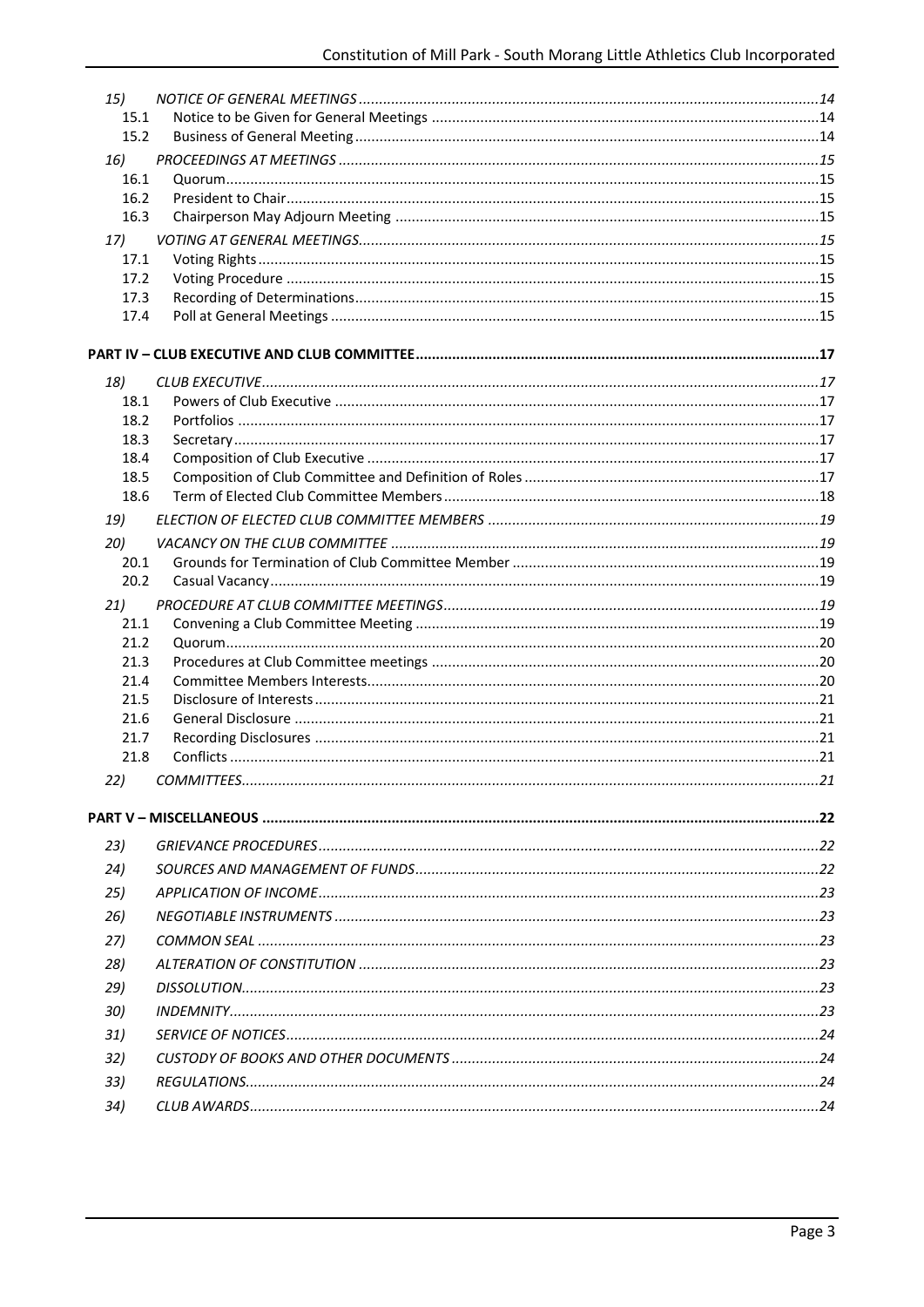# **CONSTITUTION of MILL PARK - SOUTH MORANG LITTLE ATHLETICS CLUB INCORPORATED Registration Number: A0090999M**

# **PART I - OBJECTS, POWERS AND INTERPRETATION**

# <span id="page-3-1"></span><span id="page-3-0"></span>**1) NAME**

The name of the incorporated association is Mill Park - South Morang Little Athletics Club Incorporated (hereinafter referred to as the Club).

# <span id="page-3-2"></span>**2) CLUB UNIFORM**

The uniform approved by the Centre to be worn by all Competitive Members will be:

- a) Singlet Style Competition Top as shown below
- b) SunSmart T-Shirt Style Competition Top as shown below
- c) Black shorts or briefs with no pockets, no logos and must be at least 10cm above the knee

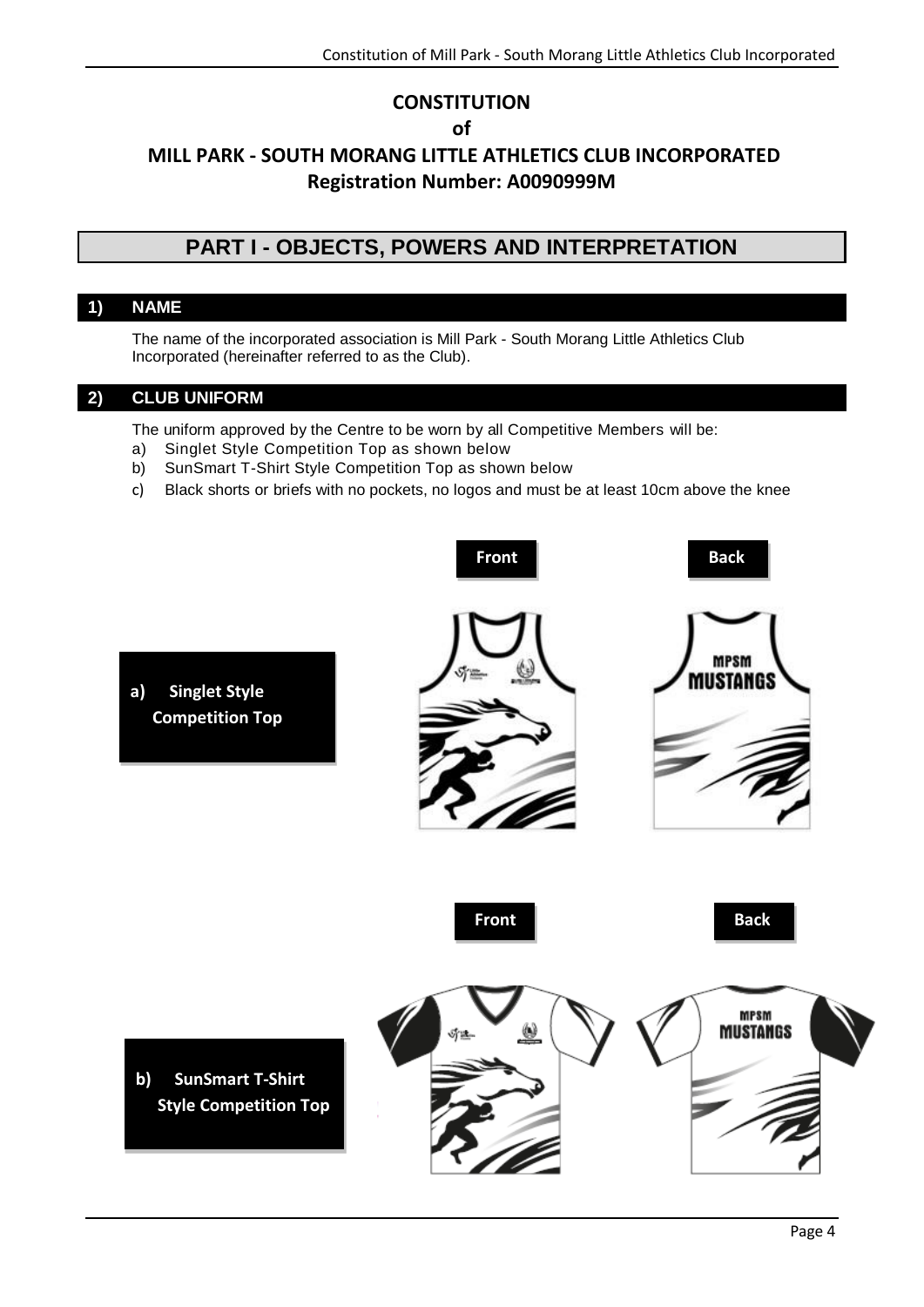# <span id="page-4-0"></span>**3) CLUB LOGO**

The Club logo approved by the Members will be:



The Club logo will be displayed on:

- a) any form of official correspondence of the Club;
- b) Club Competition Top
- c) Club Minutes
- d) Club Merchandise
- e) Club Website
- f) Club Social Media accounts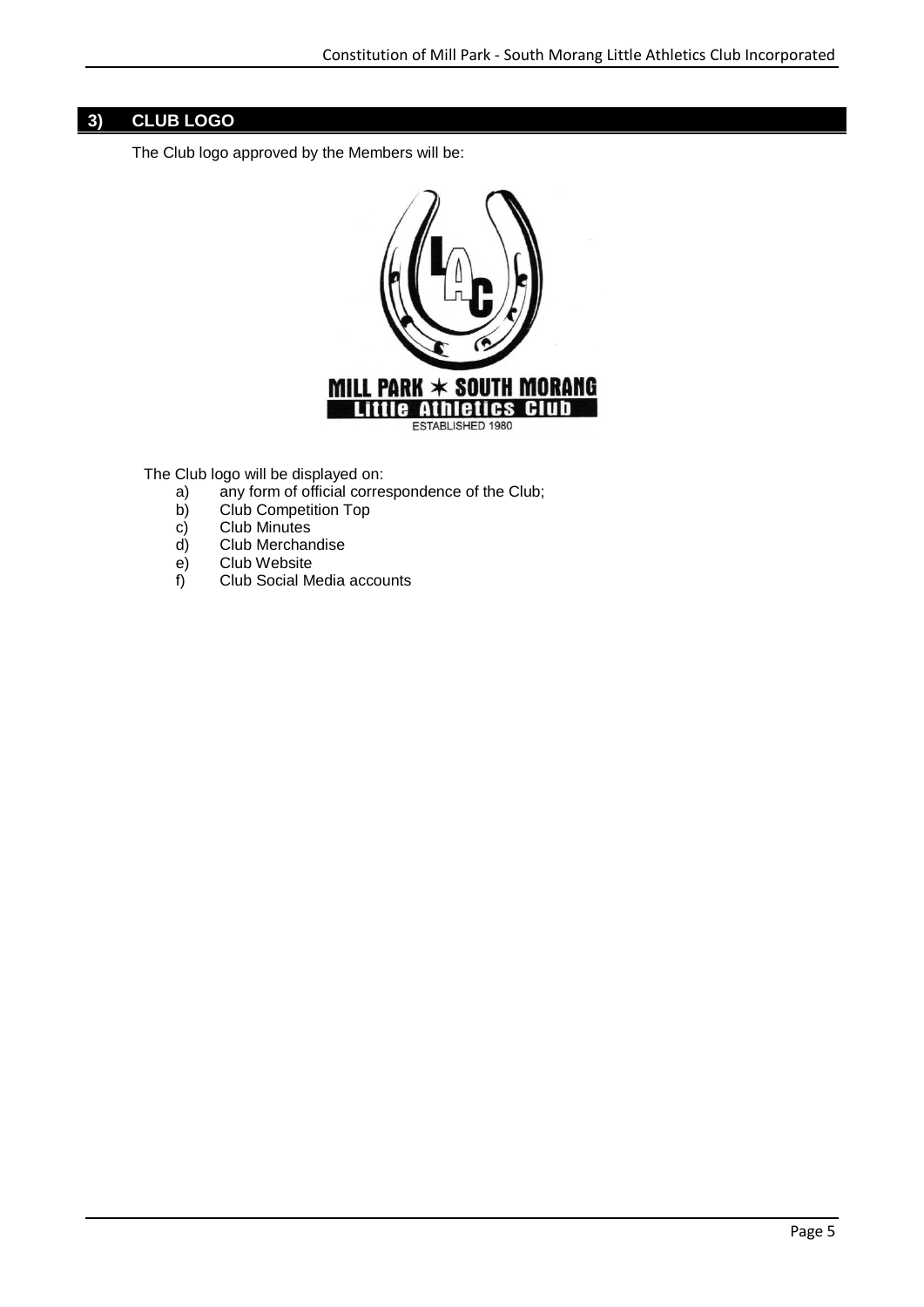# <span id="page-5-0"></span>**4) OBJECTS OF CLUB**

The objects for which the Club is established and maintained are to:

- a) Be an affiliated Club of the Centre and by being so, be part of a uniform entity through and by which Little Athletics in Victoria can be encouraged, conducted, promoted and administered;
- b) Promote recreational, social and community activities in the Centre Area with emphasis on family involvement;
- c) Encourage and assist local communities in the Centre Area to organise and conduct athletic competition and/or skill related activities for children;
- d) Promote and encourage Little Athletics within the Centre Area and the conduct of competition as an affiliated Club of the Centre;
- e) Adopt and accept the rules of the Centre, LAVic, LAA and the IAAF and abide by the interpretation of such rules, with such variations as are approved from time to time by LAVic;
- f) Assist the development of athletics in the Centre Area;
- g) Affiliate and otherwise liaise with the Centre, youth organisations and such other bodies as may be desirable, in the pursuit of these Objects;
- h) Act for, and represent the interests of, its Members in all matters pertaining to Little Athletics;
- i) Select and manage Competitive Members to represent the Club in Centre competitions;
- j) Encourage, conduct, promote, and administer Little Athletics throughout the Centre Area, through and by the Members for the mutual and collective benefit of the Members and Little Athletics;
- k) Act in good faith and loyalty to ensure the maintenance and enhancement of the Club, Centre, LAVic and Little Athletics, its standards, quality and reputation for the collective and mutual benefit of the Members and Little Athletics;
- l) Operate with, and promote mutual trust and confidence between the Club, Centre, LAVic and the Members in pursuit of these Objects;
- m) At all times to act on behalf of, and in the interests of, the Members and Little Athletics;
- n) Promote the economic and sporting success, strength and stability of the Club and the Members and to act interdependently with each Member in pursuit of these Objects;
- o) Encourage, conduct, promote, advance and govern Little Athletics in the Centre Area;
- p) Apply the property and capacity of the Club towards the fulfilment and achievement of these Objects;
- q) Use and protect the Club's Intellectual Property;
- r) Purchase, take on, lease or in exchange or otherwise acquire any lands, building or property, real or personal, which may be requisite for these Objects or conveniently used in connection with any of its Objects and to sell, demise mortgage, give in exchange or dispose of the same;
- s) Pursue through itself or others, such commercial arrangements, including sponsorship and marketing opportunities, as are appropriate to further these Objects;
- t) Conduct research and training projects in the interests of the Members present and future;
- u) Promote, market and turn to account sports equipment for Little Athletics;
- v) Not espouse the cause of any political party or religious beliefs and not in any way place limitations (other than age) upon children entitled to benefit from membership of the Club;
- w) Strive for and maintain government, commercial and public recognition of the Club for Little Athletics in the Centre Area;
- x) Promulgate and secure uniformity in such rules and standards as may be necessary for the management of Little Athletics, Little Athletics competitions and related activities, including but not limited to the rules and coaching standards;
- y) Further develop the Club and Little Athletics into an organised institution and having regard to these Objects and in conjunction with the Members, foster, regulate, organise, conduct and manage Little Athletics tournaments, competitions, events, displays and other activities in the Centre Area;
- z) Promote the health and safety of athletes, officials and other individuals participating in Little Athletics in any capacity;
- aa) Establish and conduct education and training programs for participants, coaches and officials in the implementation and interpretation of Little Athletics rules and standards;
- bb) Adopt and implement appropriate policies, including policies in relation to member protection, equal opportunity, equity, drugs in sport, health, safety, infectious diseases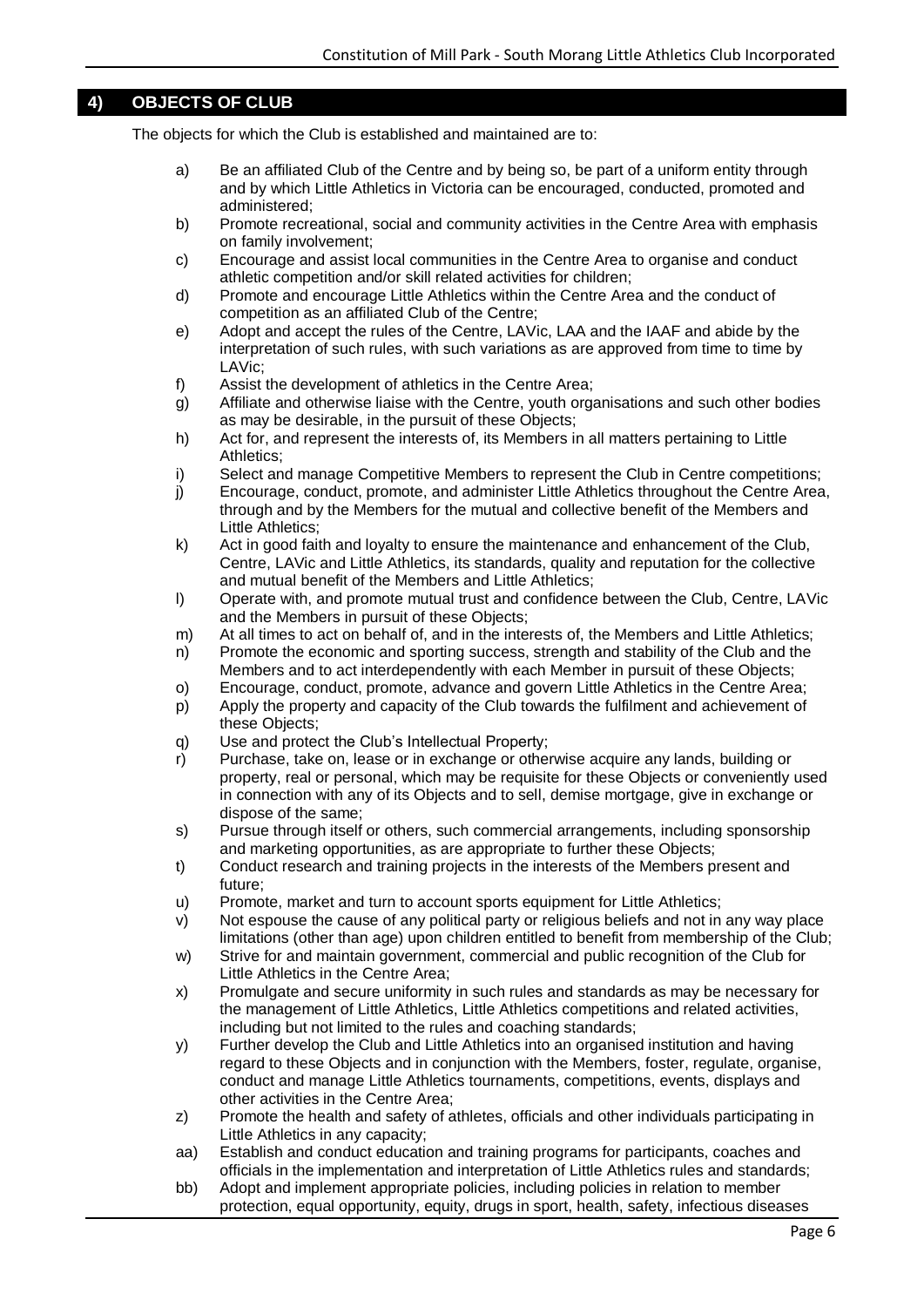and such other matters as arise from time to time as issues to be addressed in Little Athletics;

- cc) Have regard to the public interest in its operation;
- dd) Encourage and promote competition free from performance-enhancing drugs;
- ee) Give, and where appropriate, seek recognition for athletes, officials and other individuals participating in Little Athletics in any capacity to obtain awards or public recognition; and
- ff) Undertake and or do all things or activities which are necessary, incidental or conducive to the advancement of these Objects or any of them;
- gg) Appoint Ordinary Members as Officials to act as representatives of the Club in all competitions by the Centre.

# <span id="page-6-0"></span>**5) POWERS OF CLUB**

Solely for furthering the Objects the Club has all the rights, powers and privileges conferred on it under the Act, in particular section 30.

# <span id="page-6-2"></span><span id="page-6-1"></span>**6) INTERPRETATION AND DEFINITIONS**

#### **6.1 Definitions**

In this Constitution, unless the contrary intention appears:

- "Act" means the Associations Incorporation Reform Act 2012 (Vic).
- "Affiliated Club" means a Little Athletics Club recognised by LAVic and the Centre as a Member under **rule 6** of both the LAVic and Centre constitutions and which is responsible for administering Little Athletics competitions within a geographic area.
- "Affiliation Year" means the period which commences on 1 October of any year and concludes on 30 September the following year.
- "Annual General Meeting" means a meeting of Members convened in accordance with rule [14\).](#page-13-6)
- "Annual Subscriptions" means the annual fees payable by each category of Member as determined by the Club Executive under **rule [9\)](#page-10-2)**.
- "Club Committee" means the body consisting of the Club Executive, Club Delegates and other elected Committee Members.
- "Club Executive" means the body consisting of the Club Executive Members under **rule** [9\)](#page-10-2). "Club" means the Mill Park - South Morang Little Athletics Club Incorporated.
- "Centre" means the Whittlesea City Little Athletics Centre Incorporated.
- "Centre Area" means the geographic area in which the Club operates and which is determined by LAVic from time to time.
- "Committee" means any committee of the Club Executive created under rule [22\)](#page-20-4) from time to time and it includes any Standing Committees.
- "Competitive Member" means those children who are 5 years of age or older and who are 16 years of age or younger (including those children who turn 16 during the Affiliation Year) at the commencement of any Affiliation Year and who are registered with the Club (either directly or through a Centre) and participate in Little Athletics and/or skill related activities organised and conducted by the Club and/or Centre. For the avoidance of doubt, a child may be registered as a Competitive Member during the Affiliation Year upon attaining 5 years of age.

"Constitution" means this constitution of the Club as amended from time to time.

- "Delegate" means a representative of the Club appointed by the Club to represent the Club at meetings of the Centre.
- "Club Executive Member" means a member of the Club Executive and includes the Elected Club Executive Members.
- "Elected Club Executive Member" means a Club Executive Member elected under **rule [19\)](#page-18-0)**.
- "Financial Year" means the period which commences on 1st April of any year and concludes on 31st March the following year.
- "General Meeting" means an Annual General Meeting together with any meeting of Members convened in accordance with **rul[e 14\).](#page-13-6)**
- "Life Member" means an individual appointed as such under **rule [8.5a\)](#page-9-8)**.
- "IAAF" means the International Association of Athletics Federations, the international governing body for athletics, including Little Athletics, or its successors.
- "Intellectual Property" means all rights subsisting in copyright, trade names, trademarks, logos, designs, equipment, images (including photographs, videos or films) or service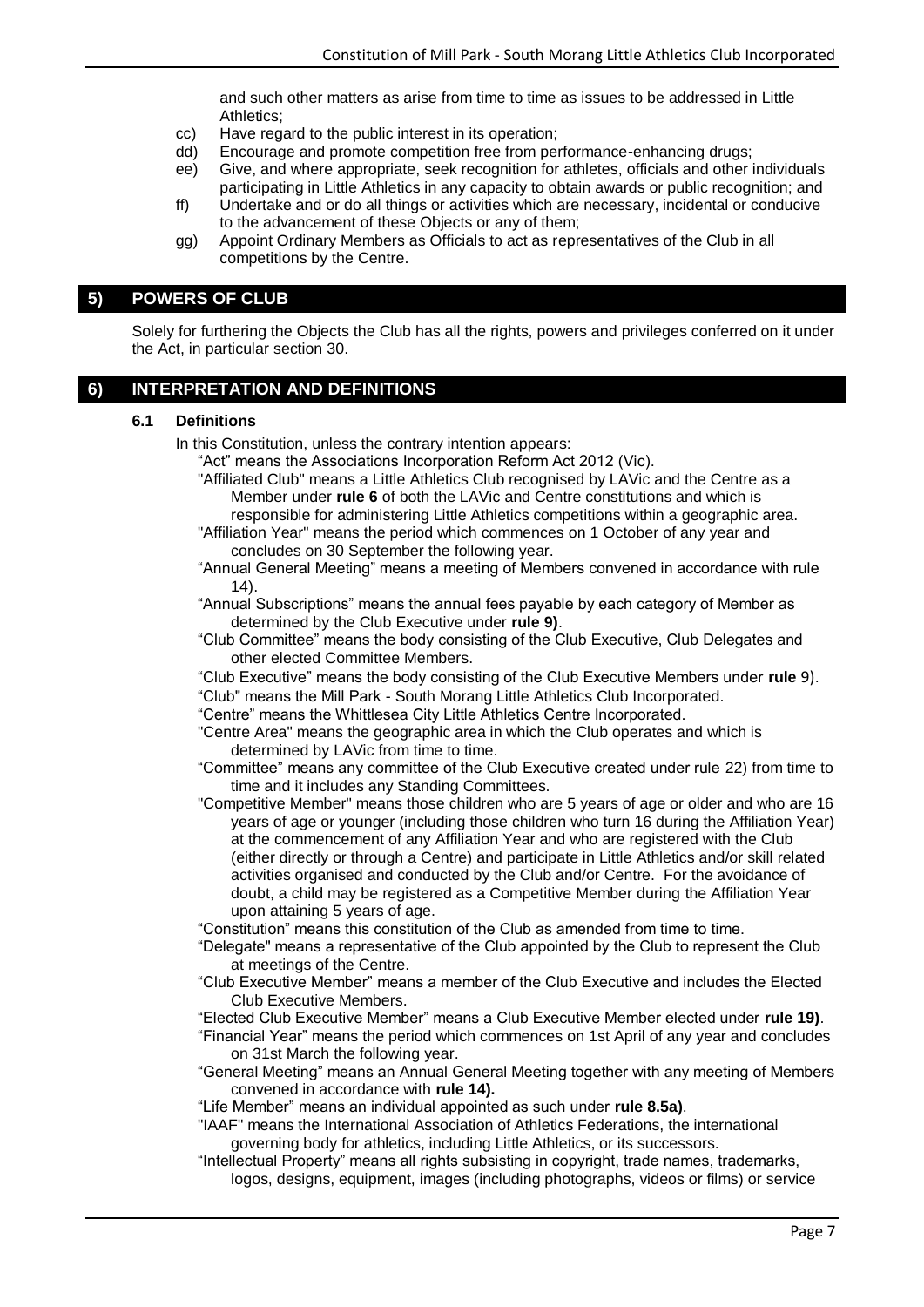marks (whether registered or not) relating to the Club or activity conducted, promoted or administered by the Club.

- "Little Athletics" means the sport of athletics for children between the ages of 5 and 16 years which is governed by LAVic, LAA and the IAAF.
- "LAA" means Australian Little Athletics Incorporated, the governing body for Little Athletics in Australia, or its successor.
- "LAVic" means the Little Athletics Association of Victoria Incorporated, the governing body for Little Athletics in Victoria, or its successor.
- "LAVic constitution" means the Constitution and Regulations of LAVic as amended from time to time.
- "Member" means any Competitive Member, Ordinary Member, Life Member or such other person recognized as a Member by the Club Executive under [8\)](#page-9-1) from time to time. "Objects" means the objects of the Club under **rule 4**.

"Ordinary Member" means any person, not being a Competitive Member, who meets the criteria for membership as an "Ordinary Member" which are set out in the LAVic constitution from time to time. Such persons will generally be parents of Competitive Members, officials of Little Athletic events, Club Executive Members and officers.

"President" means the President of the Club appointed in accordance with **rule 16** from time to time.

"Register" means the register of Members kept in accordance with **rule [10](#page-11-0)**).

"Regulations" means any regulations made by the Club Executive under **rule [33](#page-23-2)**). "Secretary" means the Secretary of the Club appointed in accordance with **rule [18.3](#page-16-4)**. "Special Resolution" has the same meaning as set out in the Act.

#### <span id="page-7-0"></span>**6.2 Interpretation**

In this Constitution:

- a) A reference to a function includes a reference to a power, authority and duty;
- b) A reference to a rule, regulation, schedule or annexure is to a rule, regulation, schedule or annexure of, or made under, this Constitution;
- c) A reference to the exercise of a function includes where the function is a power, authority or duty, a reference to the exercise of the power or authority or the performance of the duty;
- d) Words importing the singular include the plural and vice versa;
- e) Words importing any gender include the other genders;
- f) Headings are for convenience only and shall not be used for interpretation;
- g) Words or expressions shall be interpreted in accordance with the provisions of the Act as they vary from time to time;
- h) References to persons include natural persons, corporations and bodies politic;
- i) References to a person include the legal personal representatives, successors and permitted assigns of that person;
- j) A reference to a statute, ordinance, code or other law includes regulations and other statutory instruments under it and consolidations, amendments, re-enactments or replacements of any of them (whether of the same or any legislative authority having jurisdiction); and
- k) Expressions referring to "writing" shall unless the contrary intention appears, be construed as including references to printing, photography and other modes of representing or reproducing words in a visible form, including messages sent by electronic mail.

#### <span id="page-7-1"></span>**6.3 Enforceability**

a) If any provision of this Constitution or any phrase contained in it is invalid or unenforceable in any jurisdiction, the phrase or provision shall be read down for the purpose of that jurisdiction, if possible, so it is valid and enforceable. If it cannot be so read down the provision shall be severed to the extent of the invalidity or unenforceability. The remaining provisions of this Constitution and its validity or enforceability shall not be affected by the severance in any other jurisdiction.

#### <span id="page-7-2"></span>**6.4 Expressions in the Act**

a) Except where the contrary intention appears, in this Constitution, an expression that deals with a matter under the Act has the same meaning as that provision of the Act.

#### <span id="page-7-3"></span>**6.5 Sole Purpose**

a) The Club is established solely for the Objects.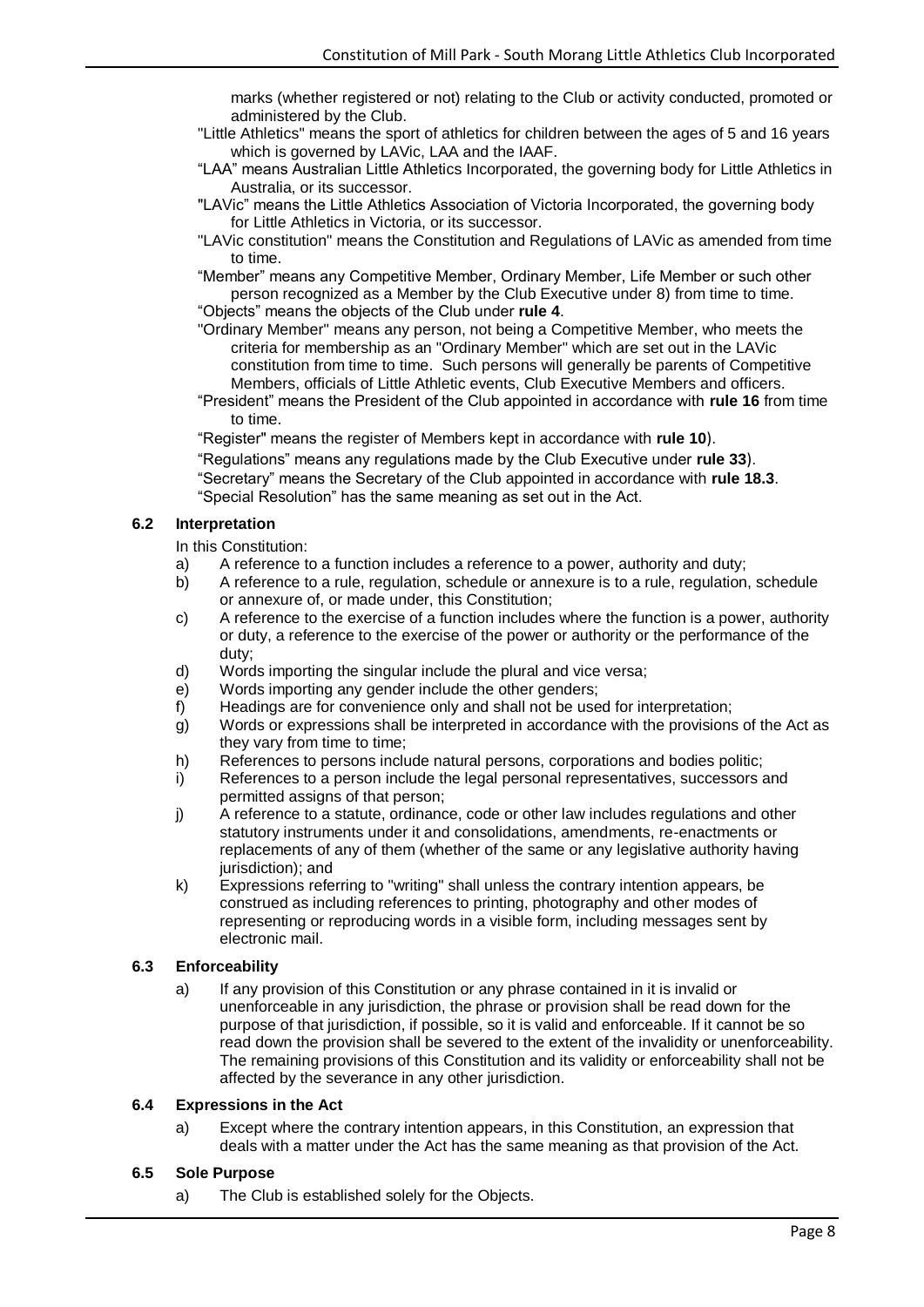#### <span id="page-8-0"></span>**6.6 Model Rules**

a) The model rules under the Act are expressly displaced by this Constitution.

# <span id="page-8-1"></span>**7) REGISTERED ADDRESS**

The registered address of the Club shall be at such place as determined by the Club Executive from time to time.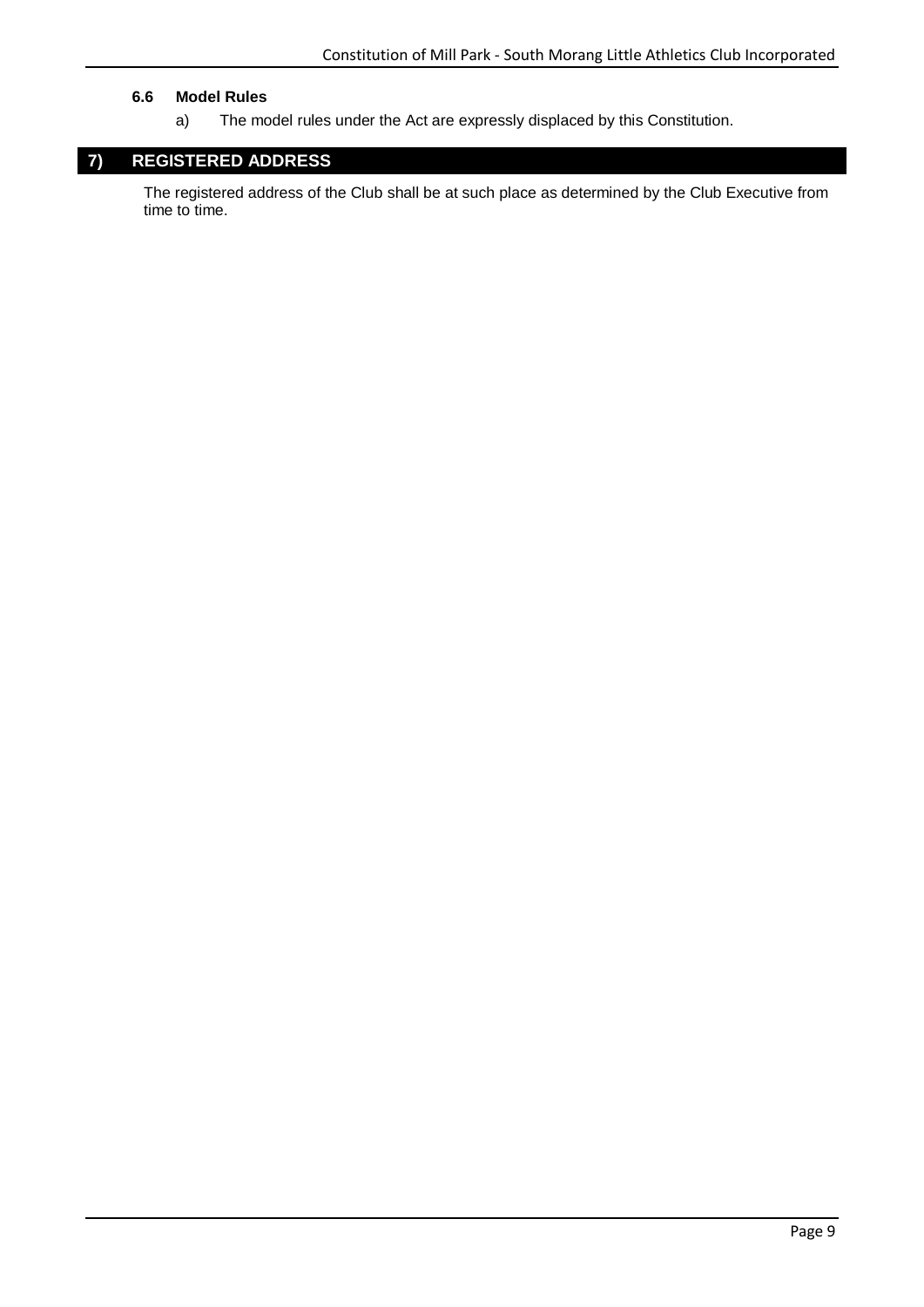# **PART II – MEMBERSHIP**

# <span id="page-9-2"></span><span id="page-9-1"></span><span id="page-9-0"></span>**8) MEMBERSHIP OF CLUB**

#### **8.1 Categories of Member**

The Members shall be, and shall be divided into, the following categories:

- a) Competitive Members, who shall have the right to be present at General Meetings, but do not have a right to debate or vote at General Meetings;
- b) Ordinary Members, who shall have the right to be present, debate and vote at General Meetings:
- c) Life Members, who shall have the right to be present and to debate at General Meetings, but do not have voting rights at General Meetings (unless also an Ordinary Member); and
- d) Such other category or categories of members as determined by the Club Executive from time to time.

#### <span id="page-9-3"></span>**8.2 Creation of New Categories of Membership**

The Club Executive has the right and power from time to time to create new categories of membership with such rights (other than voting rights), privileges and obligations as are determined applicable, even if the effect of creating a new category is to alter rights, privileges or obligations of an existing category of Members. No new category of membership may be granted voting rights. The Club Executive shall advise the Members of the new categories and the associated rights.

#### <span id="page-9-4"></span>**8.3 The Club as an Affiliated Club**

Subject to the LAVic and Centre constitutions, the Club is recognised by LAVic and the Centre under the LAVic and Centre constitutions as an Affiliated Club.

#### <span id="page-9-5"></span>**8.4 Application for Membership – Competitive Member and Ordinary Member**

- a) To be eligible for membership as a Competitive Member or an Ordinary Member, the applicant must be a natural person and meet any other criteria set by LAVic from time to time.
- b) Subject to the LAVic constitution or any other procedures set by LAVic from time to time, an application for membership by a natural person must be:
	- i) In writing in the form prescribed by LAVic from time to time;
	- ii) Accompanied by the appropriate fee or fees, if any; and
	- iii) Lodged with LAVic (either directly or through the Centre or the Club).
- c) If a person satisfies the criteria set by LAVic, they shall be deemed a Competitive Member or an Ordinary Member (as applicable), subject always to this Constitution and the LAVic constitution.
- d) LAVic may, in its discretion, determine whether to approve or decline the application.
- e) If LAVic does not approve an application for membership, LAVic shall, as soon as practicable, notify the applicant in writing that its application for membership is not approved. LAVic is not required to give reasons for its decision.
- f) An applicant may only apply for membership once in any Affiliation Year.

#### <span id="page-9-8"></span><span id="page-9-6"></span>**8.5 Life Members**

- a) Individuals may be appointed as Life Members of the Club in recognition of services rendered to the Club. Nominations for Life Membership should be lodged with the Club Executive and they will be determined by the procedure set out as follows:
- b) Life Membership of the Club may be granted to any member as approved by the Committee.
- c) Nominations must be in the form of a letter and delivered to the Secretary prior to the 1st of March each year
- d) The criteria for Life Membership shall be at least five (5) years service to the Club as a
- e) Committee Member or Official.
- f) Any service for the Mill-Park South Morang Little Athletics Club prior to season 1988/89 will be taken into account.

#### <span id="page-9-7"></span>**8.6 Delegate**

a) The Club shall advise the Centre at least 7 days prior to the Centre General Meeting who its Delegate will be.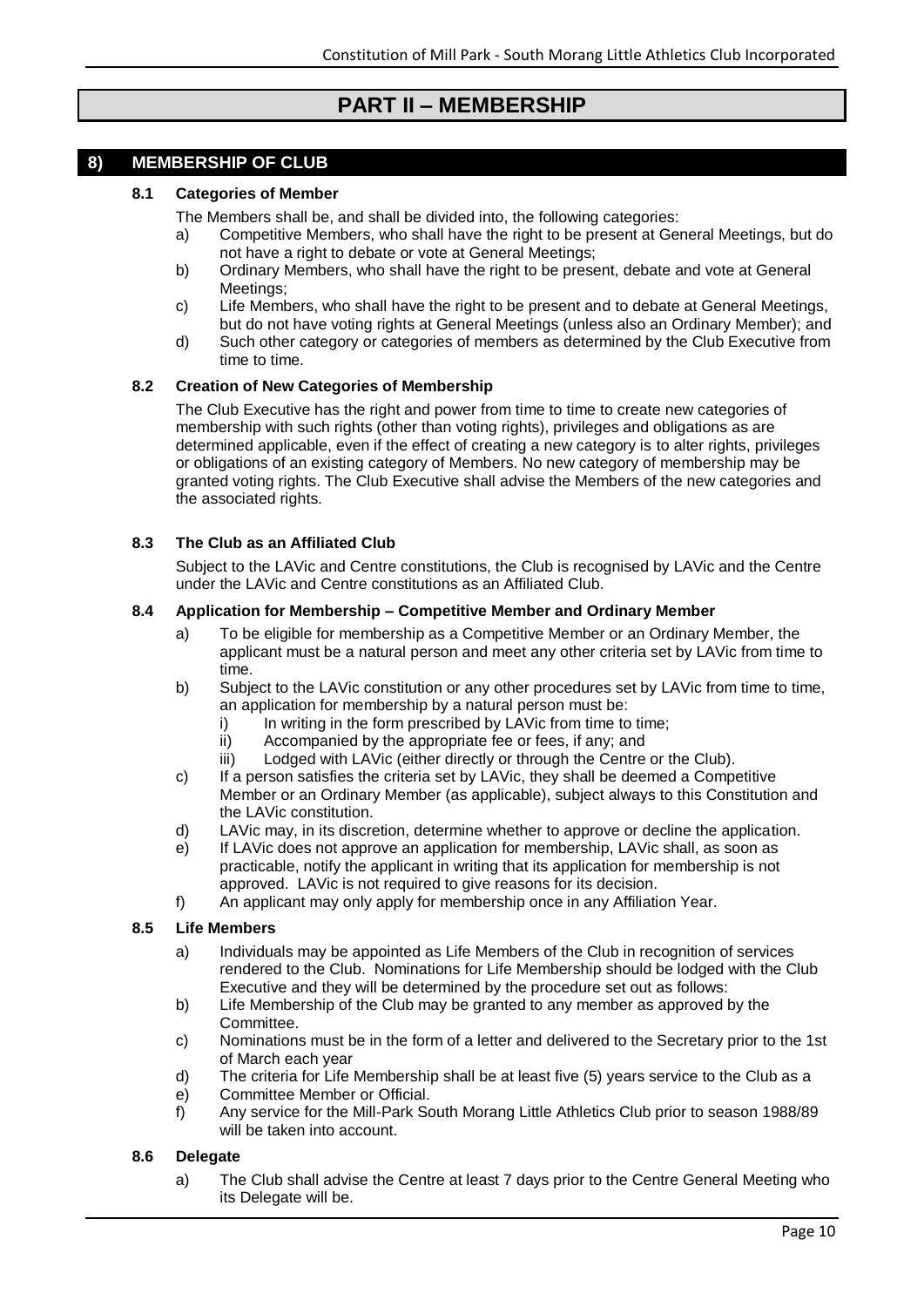- b) The Club may appoint up to 2 Delegates.
- c) Subject to the Centre constitution, the Delegate(s) of the Club and 1 of them only (if there are 2 Delegates) will be eligible to vote on behalf of the Club.
- d) If the Club fails to provide the required notification to the Centre, the President and Secretary of the Club shall be deemed to be the Delegates.
- e) If the Club's Delegate(s) is unable to attend a Centre General meeting, the Club may notify the Centre in writing prior to that meeting of its appointment of an alternate Delegate. Such appointment is valid for that meeting only and, in any case, it is only valid if it is completed on the form prescribed for that purpose and meets any other criteria set out in the form.
- f) The Club must notify the Centre in writing whenever a Delegate is replaced on the form (if any) prescribed for that purpose. The Centre shall record any change in Delegate. Subject to the Centre constitution, the replacement Delegate shall be entitled to exercise the rights of a Delegate under the Centre constitution immediately upon notification to the Centre.
- g) The Club's Delegate shall comply with the directions given by a resolution of the Club, including in respect of voting and, if required by the Club Executive, shall provide to the Club Executive evidence of such compliance.

#### <span id="page-10-0"></span>**8.7 Effect of Membership**

- a) Members acknowledge and agree that:
	- i) This Constitution constitutes a contract between each of them and the Club and that they are bound by this Constitution and the Regulations;
	- ii) They shall comply with and observe this Constitution and the Regulations;
	- iii) By submitting to this Constitution and the Regulations they are subject to the jurisdiction of the Club:
	- iv) This Constitution and Regulations are necessary and reasonable for promoting the Objects; and
	- v) They are entitled to all benefits, advantages, privileges and services of their membership as determined by the Club Executive.
- b) Members may by virtue of membership of the Club and subject to this Constitution:
	- i) Express in writing or otherwise their views and opinions in any meeting in respect of which they are entitled to participate in accordance with this Constitution;
	- ii) Make proposals or submissions to the Club Executive;
	- iii) Engage and participate in any activity approved, sponsored or recognised by the Club; and
	- iv) Conduct any activity approved by the Club.
- c) A right, privilege or obligation of a person by reason of their membership of the Club:
	- i) Is not capable of being transferred or transmitted to another person; and
	- ii) Terminates upon the cessation of membership whether by death, resignation or otherwise.

#### <span id="page-10-1"></span>**8.8 Renewal of membership**

All Members must reapply for membership each Affiliation Year through the procedure set out in the LAVic Constitution or by LAVic from time to time. LAVic is not obliged to accept any membership renewal made under this Constitution and may accept or reject a membership renewal application. If it rejects an application the BOM is not obliged to give reasons for its decisions.

# <span id="page-10-2"></span>**9) SUBSCRIPTIONS AND FEES**

- a) The Annual Subscriptions payable to LAVic by Members or categories of Members, the benefits which apply, the time for, and manner of payment, shall be determined by the LAVic Board of Management
- b) The Annual Subscriptions payable to the Centre by Members or categories of Members, the benefits which apply, the time for, and manner of payment, shall be determined by the Centre Executive.
- c) The Annual Subscriptions payable by Members or categories of Members to the Club, the benefits which apply, the time for, and manner of payment, shall be determined by the Club Executive.
- d) Any other fees payable by Members or categories of Members to the Club shall be set out in the Regulations.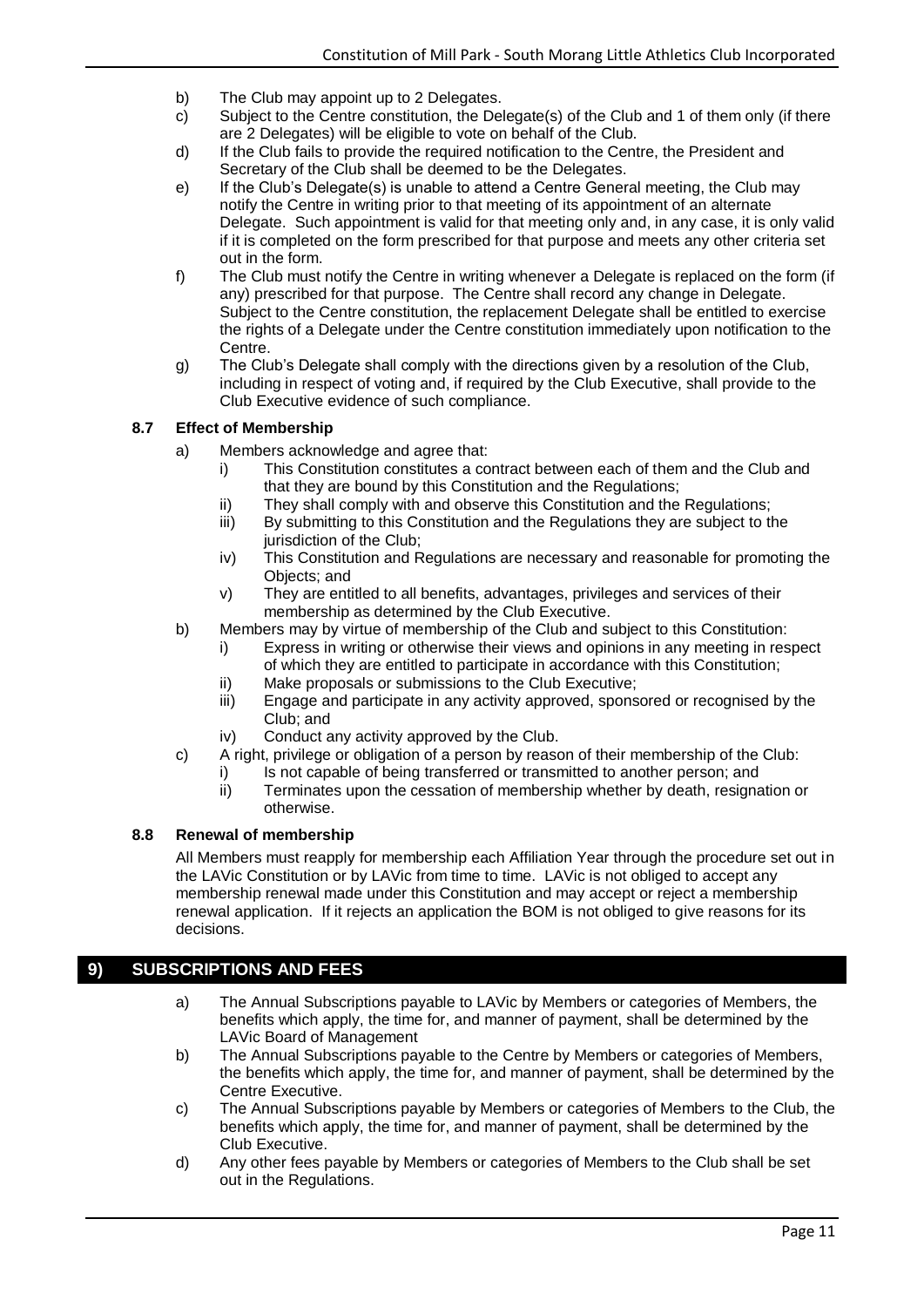# <span id="page-11-1"></span><span id="page-11-0"></span>**10) REGISTERS**

#### **10.1 Secretary to Keep Register of Members**

- a) The Secretary shall keep and maintain a Register in which shall be entered (as a minimum):
- b) the full name and address of each Member;
- c) the category of membership of each Member;
- d) the date on which each Member became a Member;
- e) whether each Member has voting rights;
- f) any other information determined by the Club Executive;
- g) for each former Member, the date of ceasing to be a Member; and
- h) the full name, address and date of entry of the name of each Club Executive Member, Delegate and Committee Member.

Members shall provide notice of any change and required details to the Club within 1 month of such change. Such register shall be available for inspection (including copying) by LAVic, upon reasonable request.

#### <span id="page-11-2"></span>**10.2 Inspection of Register**

Inspection of the Register will only be available as required by the Act and in accordance with rule 267).

#### <span id="page-11-3"></span>**10.3 Use of Register**

Subject to confidentiality considerations and privacy laws, the Register may be used by the Club to further the Objects, as the Club Executive in consultation with LAVic and the Centre considers appropriate.

# <span id="page-11-5"></span><span id="page-11-4"></span>**11) RESIGNATION OF MEMBERS**

#### **11.1 Notice of Resignation**

- a) Any Member who has paid all monies due and payable to the Club may resign from the Club by giving 30 days' notice in writing to the Club of such intention to resign. Upon the expiration of that period of notice, the Member shall cease to be a member.
- b) This does not apply for transfers to another Centre in the same financial year.

#### <span id="page-11-6"></span>**11.2 Resignation from the Centre**

- a) The Club may not resign from the Centre or wind up its activities:
	- i) Without passing a Special Resolution to that effect;
	- ii) Providing the Centre with at least 7 days written notice of its intention to do so; or
	- iii) Unless the Centre recommends it after due investigation.
- b) Upon receiving such notice from the Club or receiving the recommendation **under rule 11.2(a)(iii)**, the Centre may take any steps it deems necessary or appropriate to:
	- i) Endeavour to retain the Club as a member of Centre (including, but not limited to, holding a meeting to attempt to reform the Club); and/or
	- ii) Ensure the Club's continued operation; and/or
	- iii) Obtain the property and records of the Club for the benefit of Little Athletics.
- c) The Club must take all reasonable steps to assist the Centre under **rule 9.2(b)**.

#### <span id="page-11-7"></span>**11.3 Expiration of Notice Period**

Upon the expiration of a notice given under **rule 11.1**, an entry, recording the date on which the Member who gave notice ceased to be a Member, shall be recorded in the Register.

#### <span id="page-11-8"></span>**11.4 Forfeiture of Rights**

A Member who ceases to be a Member, for whatever reason, shall forfeit all right in and claim upon the Club and its property including Intellectual Property.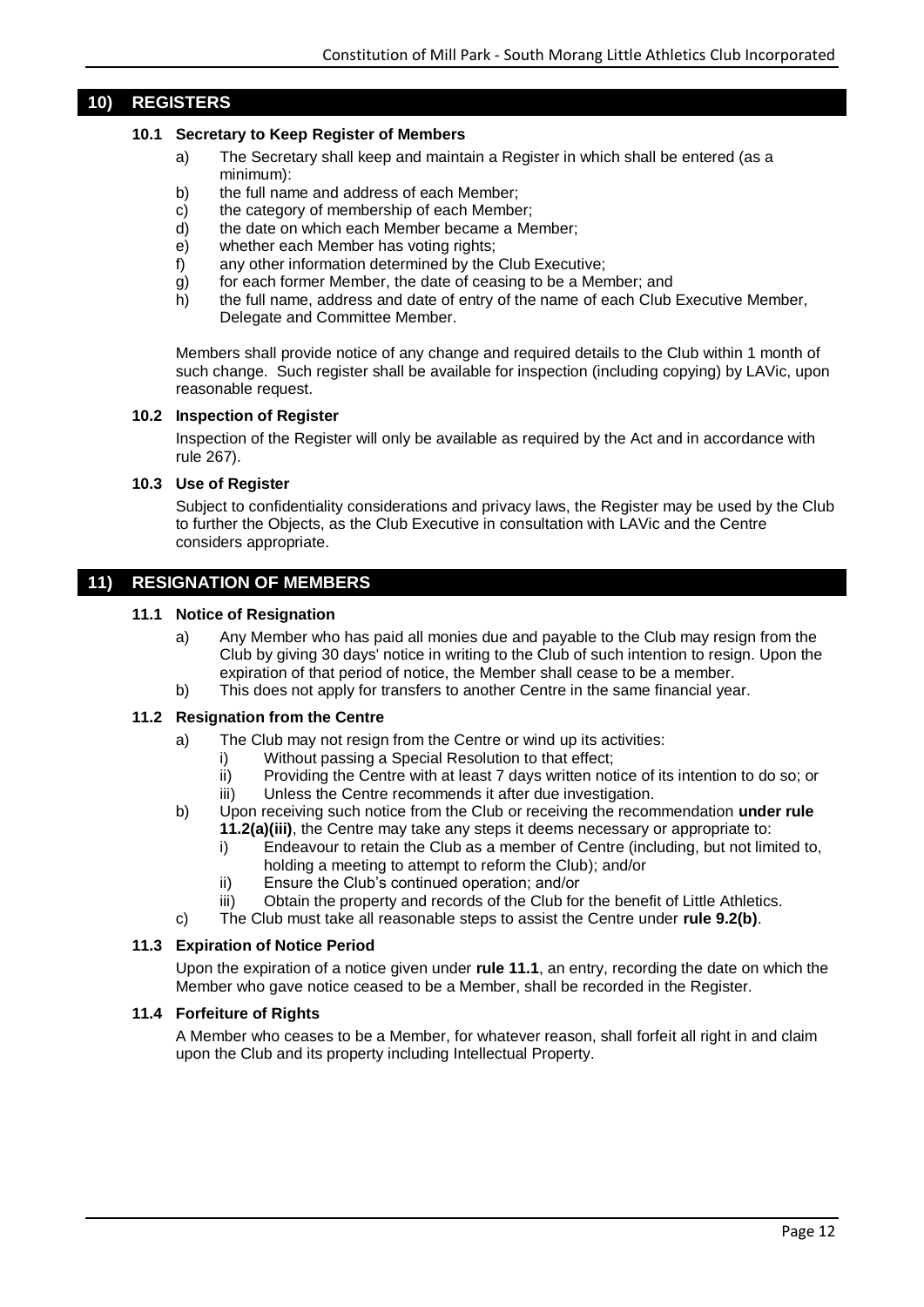# <span id="page-12-1"></span><span id="page-12-0"></span>**12) EXPULSION, SUSPENSION OR FINING OF MEMBERS**

#### **12.1 Club Executive Resolution**

- Subject to this Constitution, the Club Executive may by resolution:
- a) Expel a Member from the Club; or
- b) Suspend a Member from membership of the Club for a specified period; or
- c) Fine a Member (such amount not exceeding \$250); or d) Impose such other penalty, action or educative proces
- Impose such other penalty, action or educative process as it sees fit;

if the Club Executive considers that the Member has:

- e) Breached, failed, refused or neglected to comply with a provision of this Constitution or the Regulations;
- f) Acted in a manner unbecoming of a Member or prejudicial to the Objects and/or the interests of the Club or another Member; or
- g) Brought themselves, the Club, the Centre, LAVic, Little Athletics or another Member into disrepute.

Such grounds do not constitute a grievance, and **rule [23\)](#page-21-1)** does not apply.

#### <span id="page-12-2"></span>**12.2 Notice of Alleged Breach**

Where the Club Executive considers that a Member may have satisfied one or more of the grounds in **rules 12.1(f) or (g)**, the Club Executive shall, as soon as practicable, serve on the Member a notice in writing:

- a) Setting out the alleged breach of the Member and the grounds on which it is based;
- b) Stating that the Member may address the Club Executive at a meeting to be held not earlier than 14 and not later than 28 days after service of the notice;
- c) Stating the date, place and time of that meeting;
- d) Informing the Member that he, she or it may do one or more of the following:
	- i) Attend that meeting; and/or
		- ii) Before the date of that meeting, give the Club a written statement regarding the alleged breach.

#### <span id="page-12-3"></span>**12.3 Determination of Club Executive**

At a meeting of the Club Executive held in accordance with **rule 12.2**, the Club Executive shall:

- a) Give the Member (either personally or through a representative who shall not be legally trained) every opportunity to be heard;
- b) Give due consideration to any written statement submitted by the Member; and
- c) By resolution determine whether the alleged breach occurred.
- d) The Club Executive is not required to give reasons for its decision.

#### <span id="page-12-4"></span>**12.4 Appeal**

- a) If the Member wishes to appeal the decision of the Club Executive under **rule 10**, the Member must provide the Club Executive with a notice setting out that within 48 hours of the Club Executive's decision.
- b) Where the Club Executive receives such a notice, they shall notify the Club Executive who shall convene a special General Meeting of the Club.
- c) At that General Meeting:
	- i) no business other than the question of the appeal may be conducted; and
	- ii) the Club Executive may place before the meeting such details regarding the grounds for the resolution as it deems necessary; and
	- iii) the Member (either personally or through a representative who shall not be legally trained) will be given an opportunity to be heard; and
	- iv) the Members present and entitled to vote shall vote by secret ballot on the question whether the Club Executive's resolution should be confirmed or revoked.
- d) The Club Executive's resolution shall be confirmed if two-thirds of the Members present and entitled to vote, vote in favour of the resolution.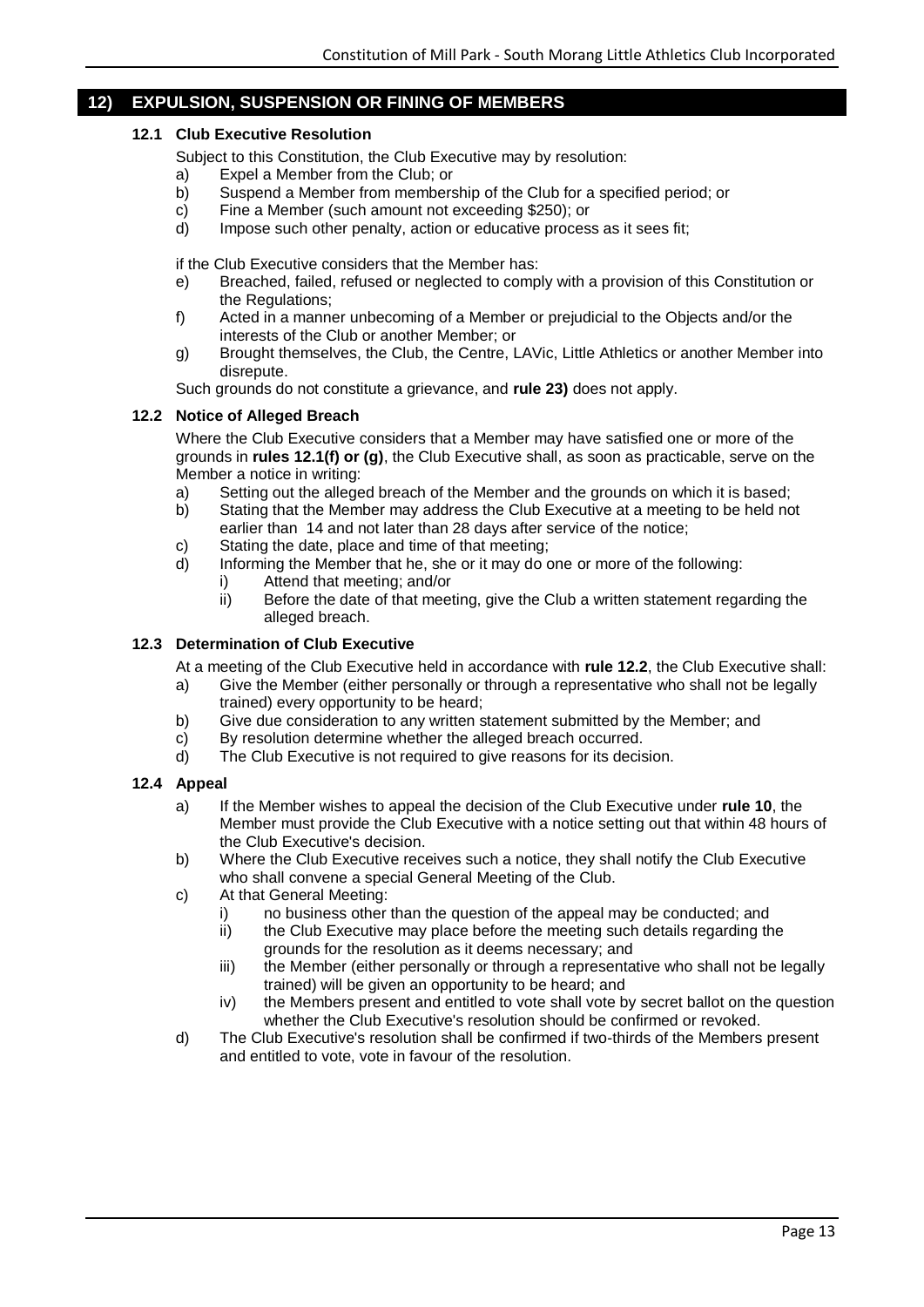# **PART III- GENERAL MEETINGS**

# <span id="page-13-2"></span><span id="page-13-1"></span><span id="page-13-0"></span>**13) ANNUAL GENERAL MEETINGS**

#### **13.1 Annual General Meeting to be Held**

The Club shall convene and hold an Annual General Meeting of its Members in accordance with the provisions of the Act and the Regulations and on a date and at a venue to be determined by the Club Executive.

#### <span id="page-13-3"></span>**13.2 Business**

The Annual General Meeting will transact any business required by the Act, determined by the Club Executive, and any other business of which notice is given in accordance with this Constitution (see **rule 15.2**) in particular).

#### <span id="page-13-4"></span>**13.3 Additional Meetings**

The Annual General Meeting shall be in addition to any other General Meetings that may be held in the same year.

#### <span id="page-13-5"></span>**13.4 Conduct of Annual General Meetings**

For the avoidance of doubt, an Annual General Meeting is a General meeting as defined in this Constitution and, as such, business and voting procedures for Annual General Meetings are to be transacted in the same manner as for General Meetings set out in this Constitution and the Regulations.

#### <span id="page-13-7"></span><span id="page-13-6"></span>**14) GENERAL MEETINGS**

#### **14.1 General Meetings May be Held**

The Club Executive may, whenever it thinks fit, convene a General Meeting of the Club and, where but for this rule, more than 15 months would elapse between Annual General Meetings, shall convene a General Meeting before the expiration of that period.

#### <span id="page-13-8"></span>**14.2 Request for General Meetings**

- a) The Club Executive shall on a request in writing from not less than one quarter of the Ordinary Members (where those Ordinary Members have signed the request), convene a General Meeting. The Club Executive may also request a General Meeting.
- b) The request for a General Meeting shall state the object(s) of the meeting and shall be signed by the Ordinary Members making the request and be sent to the Secretary and may consist of several documents in a like form, each signed by one or more of the Ordinary Members making the requisition.
- c) If the Club Executive does not cause a General Meeting to be held within 35 days after the date on which the request is sent to the Club, the Ordinary Members making the request, or any of them, may convene a General Meeting to be held not later than 60 days after that date.
- d) A General Meeting convened by Members under this Constitution shall be convened in the same manner, or as nearly as possible as that, in which meetings are convened by the Club Executive. All reasonable expenses incurred in convening the meeting shall be refunded by the Club to the persons incurring the expenses.

# <span id="page-13-10"></span><span id="page-13-9"></span>**15) NOTICE OF GENERAL MEETINGS**

#### **15.1 Notice to be Given for General Meetings**

a) The Secretary shall, at least 21 days before the date fixed for holding a General Meeting, send to each Life Member, Ordinary Member and each Club Executive Member a notice in writing stating the place, date and time and the nature of the proposed business to be transacted at the meeting.

#### <span id="page-13-11"></span>**15.2 Business of General Meeting**

- a) No business other than that set out in the notice convening the meeting shall be transacted at the General Meeting.
- b) A Member desiring to bring any business before a General Meeting shall provide notice in writing of that business in the manner set out in the Regulations.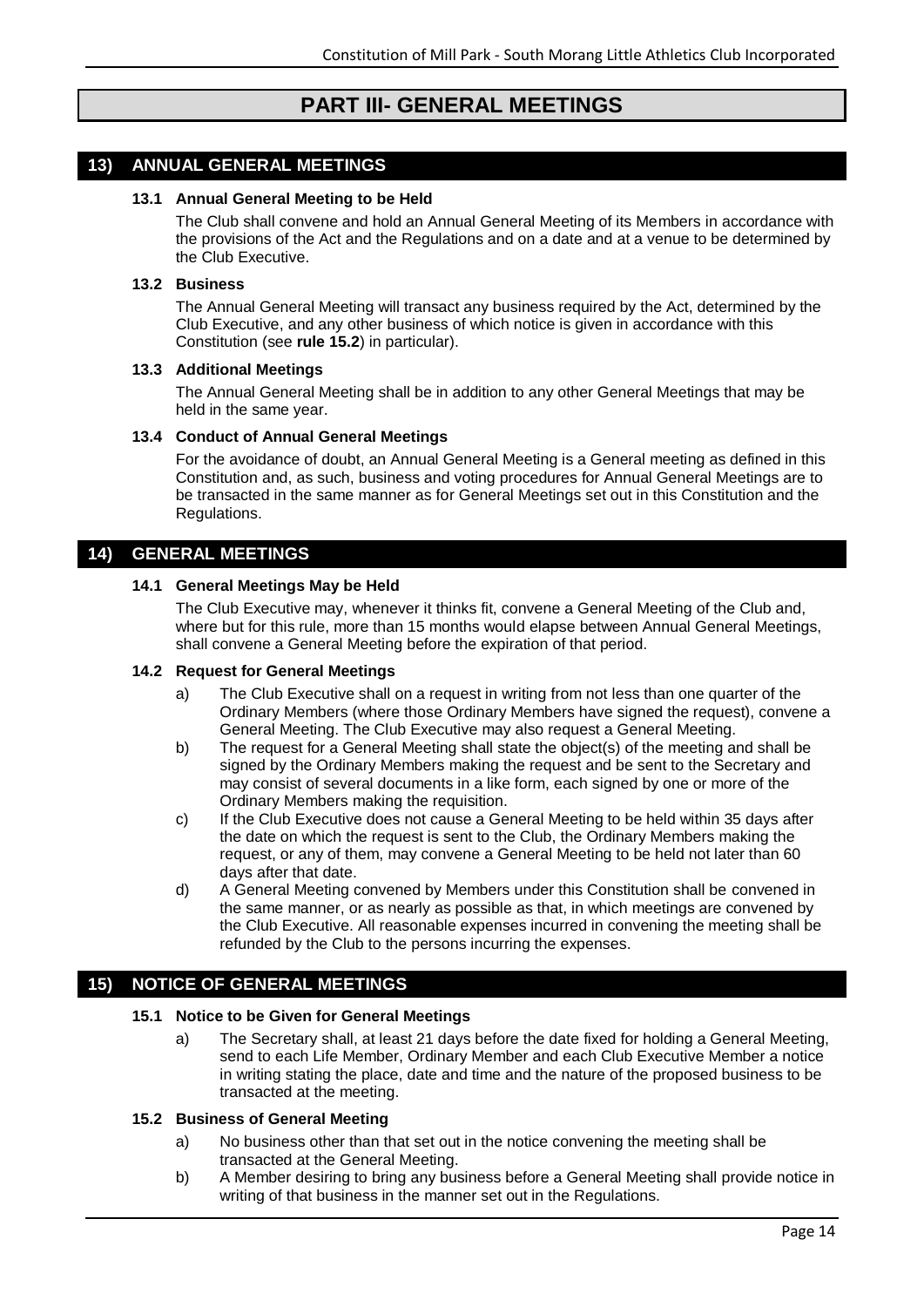# <span id="page-14-1"></span><span id="page-14-0"></span>**16) PROCEEDINGS AT MEETINGS**

#### **16.1 Quorum**

- a) No item of business shall be transacted at a General Meeting unless a quorum of Members entitled under this Constitution to vote is present during the time when the meeting is considering that item.
- b) Club Executive Members are entitled to attend and debate at General Meetings, but they shall not vote or be included in the calculation of a quorum.
- c) At least 30% of the Ordinary Members must be present to constitute a quorum for the transaction of the business at a General Meeting.
- d) If within half an hour after the appointed time for the commencement of a General Meeting, a quorum is not present, the meeting:
	- i) if convened upon the requisition of Members, shall be dissolved; and
	- ii) in any other case, shall stand adjourned to the same day in the next week at the same time and (unless Members are notified of an alternate venue) at the same place and if at the adjourned meeting a quorum is not present within half an hour after the time appointed for the commencement of the meeting, the Members present (being not less than 30) shall be a quorum.

#### <span id="page-14-2"></span>**16.2 President to Chair**

a) The President shall chair each General Meeting of the Club. If the President is absent from a General Meeting or is unwilling to act then the Club Executive Members present shall elect 1 of their number to preside as chairperson at the meeting.

#### <span id="page-14-3"></span>**16.3 Chairperson May Adjourn Meeting**

- a) The chairperson of a General Meeting at which a quorum is present may, with the consent of the meeting, adjourn the meeting from time to time and place to place, but no business shall be transacted at an adjourned meeting other than the business left unfinished at the meeting at which the adjournment took place.
- b) Where a meeting is adjourned for 14 days or more, a like notice of the adjourned meeting shall be given as in the case of the General Meeting. Except as provided in this rule, it is not necessary to give notice of an adjournment or of the business to be transacted at an adjourned meeting.

# <span id="page-14-5"></span><span id="page-14-4"></span>**17) VOTING AT GENERAL MEETINGS**

#### **17.1 Voting Rights**

a) Subject to any other provision of this Constitution, at all General Meetings the only persons entitled to vote are the Ordinary Members in attendance.

#### <span id="page-14-6"></span>**17.2 Voting Procedure**

- a) Subject to **rule 17.2(b)**, votes at a General Meeting shall be given in person by those Ordinary Members present and entitled to vote.
- b) Subject to **rule 17.4** and anything set out in the Regulations, all questions arising at a General Meeting shall be determined on a show of hands.
- c) The chairperson of the meeting is not entitled to exercise a deliberative vote (unless also an Ordinary Member). In the case of an equality of votes on a question, the chairperson of the meeting is entitled to exercise a casting vote.
- d) An Ordinary Member is not entitled to vote at any General Meeting unless all monies due and payable to the Club have, to the satisfaction of the Club Executive, been paid by the Ordinary Member.

#### <span id="page-14-7"></span>**17.3 Recording of Determinations**

a) When a declaration is made by the chairperson that a resolution has, on a show of hands, been carried, carried unanimously, carried by a particular majority or lost, then an entry to that effect in the minute book of the Club is evidence of the fact, without proof of the number or proportion of the votes recorded in favour of, or against, that resolution.

#### <span id="page-14-8"></span>**17.4 Poll at General Meetings**

a) If at a meeting a poll on any question is demanded by 3 Ordinary Members, it shall be taken at the meeting in such manner as the chairperson may direct and the resolution of the poll shall be deemed to be a resolution of the meeting on that question.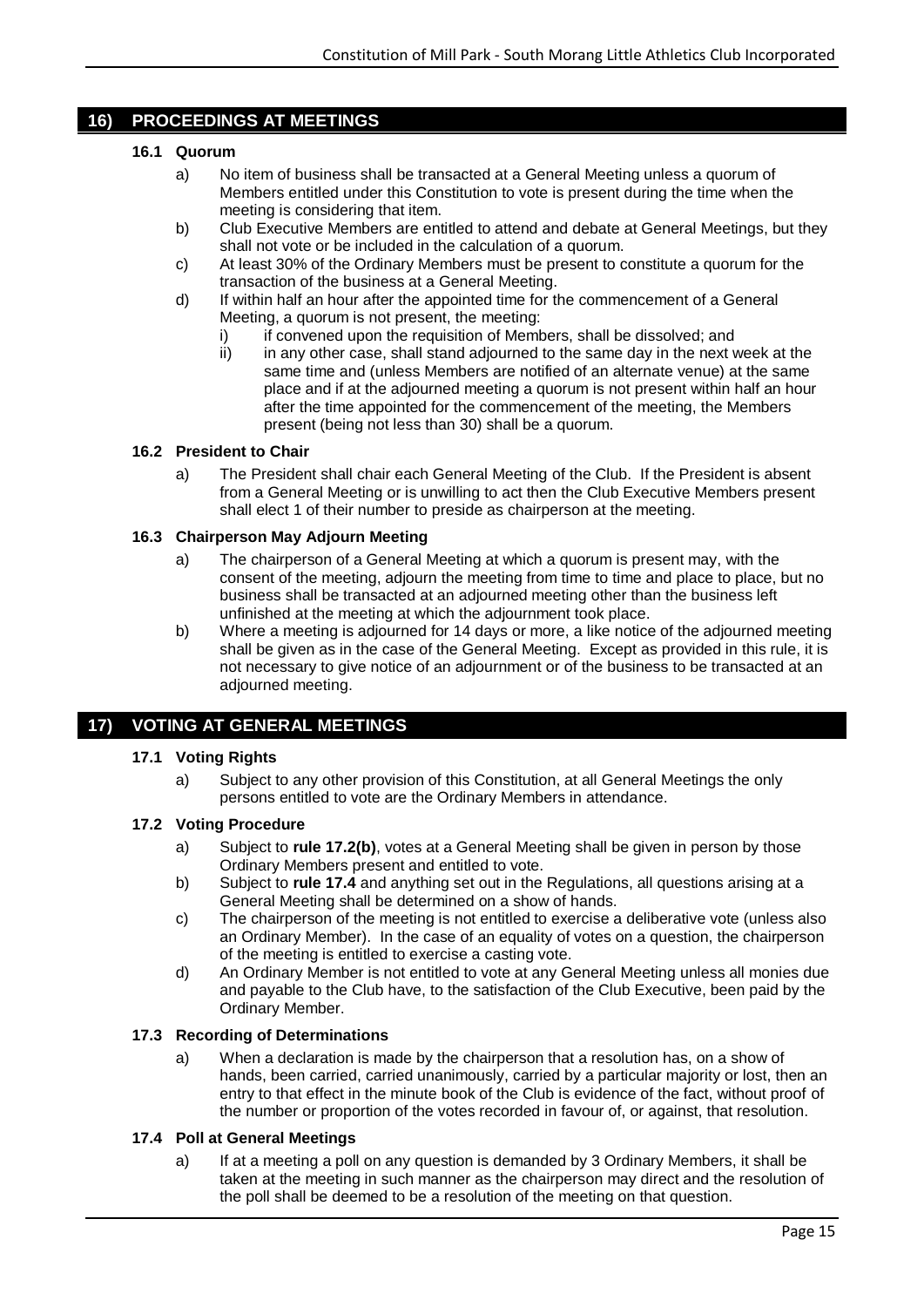b) A poll that is demanded on a question of an adjournment shall be taken immediately and a poll that is demanded on any other question shall be taken at such time before the close of the meeting as the chairperson may direct.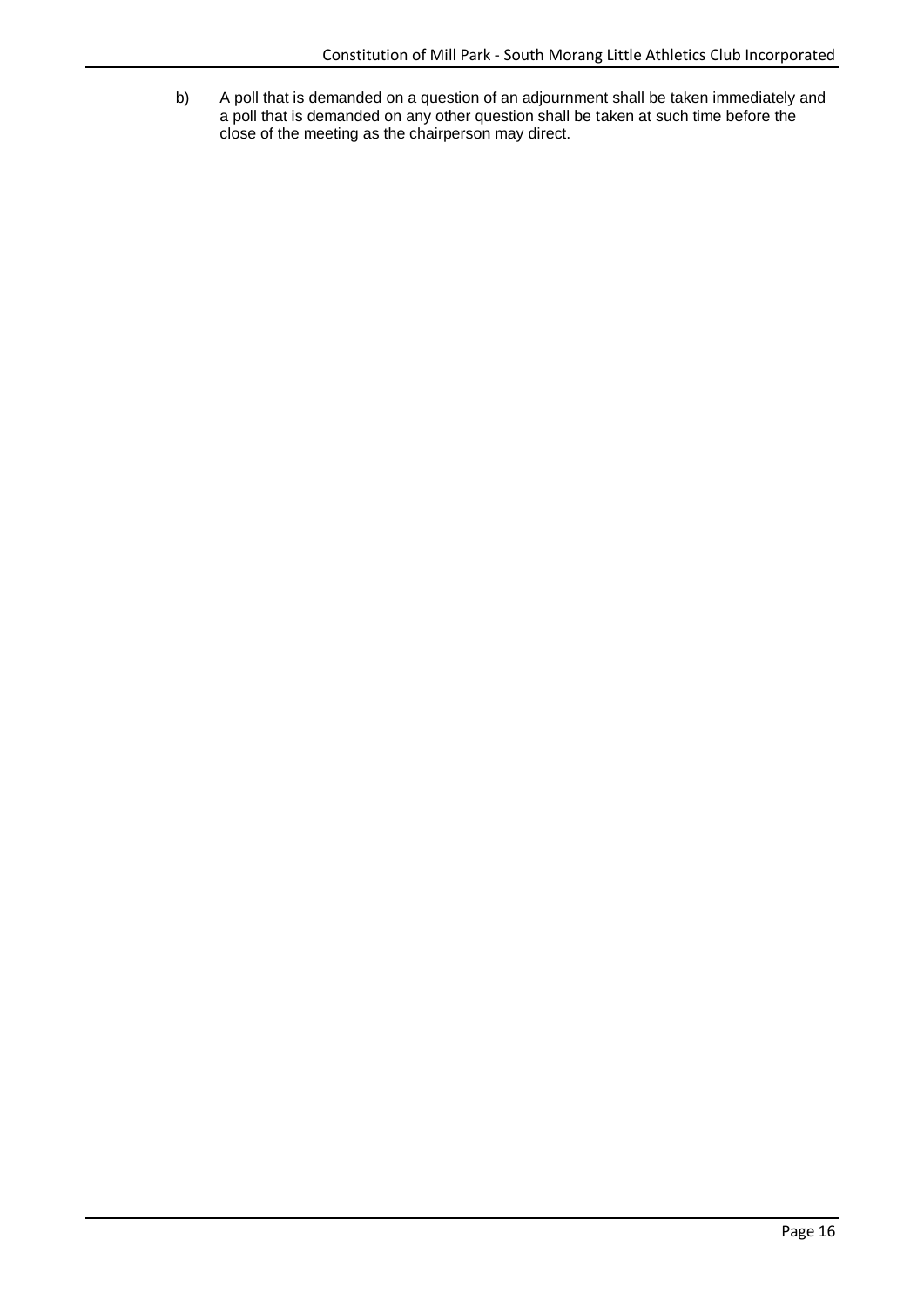# **PART IV – CLUB EXECUTIVE AND CLUB COMMITTEE**

# <span id="page-16-2"></span><span id="page-16-1"></span><span id="page-16-0"></span>**18) CLUB EXECUTIVE**

## **18.1 Powers of Club Executive**

- a) The affairs of the Club shall be managed by the Club Executive constituted under **rule 18**.
- b) Subject to this Constitution and the Act, the Club Executive:
	- i) shall control and manage the business and affairs of the Club;
	- ii) may exercise all such powers and functions as may be exercised by the Club other than those powers and functions that are required by this Constitution to be exercised by the Members in General Meeting; and
	- iii) has the power to perform all such acts and things as appear to the Club Executive to be essential for the proper management of the business and affairs of the Club.

# <span id="page-16-3"></span>**18.2 Portfolios**

The Club Executive, in order to further the Objects, will allocate a minimum of 4 Club Executive Members to specific portfolios, with specific responsibilities (including but not limited to President, Vice President, Secretary and Treasurer), as determined in the discretion of the Club Executive. No person may hold more than one position at any one time.

#### <span id="page-16-4"></span>**18.3 Secretary**

- a) The Club Executive must appoint a Secretary. The Secretary must give the registrar notice of their appointment within 14 days after the appointment.
- b) If the position of Secretary becomes vacant, the Club Executive must appoint a person to the position within 14 days after the vacancy arises.

#### <span id="page-16-5"></span>**18.4 Composition of Club Executive**

- a) The Club Executive shall consist of 4 Elected Club Executive Members who must all be Ordinary Members or Life Members and who shall be elected in accordance with **rule 19**.
- b) Elected Club Executive Members may be required to meet any qualifications set out in the Regulations from time to time.

#### <span id="page-16-6"></span>**18.5 Composition of Club Committee and Definition of Roles**

The Club Committee comprises the following Roles:

#### **a) President**

i) Shall preside at all meetings of the Club. Shall be entitled to vote as a member of the Executive and of a casting vote if/as circumstances require a casting vote.

#### **b) Vice President**

i) Shall, in the absence of the President, assume the responsibilities of the President and assist any Club Committee Members to carry out their responsibilities. In the circumstances of acting in the role of President, shall only be entitled to vote as a member of the Executive.

#### **c) Secretary**

i) Shall carry out all directions given out at Meetings of the Club and shall keep all Club records.

#### **d) Assistant Secretary**

i) Shall keep the Minutes of the Club meetings and shall assist the Secretary

#### **e) Treasurer**

i) Shall receive all monies on behalf of the Club and issue receipt(s) for the same and shall pay such monies into the current banking account of the Club. He/she shall keep up to date and true accounts of all monies received and expended and shall submit to the General Meeting an audited balance sheet and profit and loss statement accurately presenting the financial position of the Club. A written report shall be submitted to every Club Committee Meeting detailing monies received and expended in the previous month and current balances of all Club bank accounts.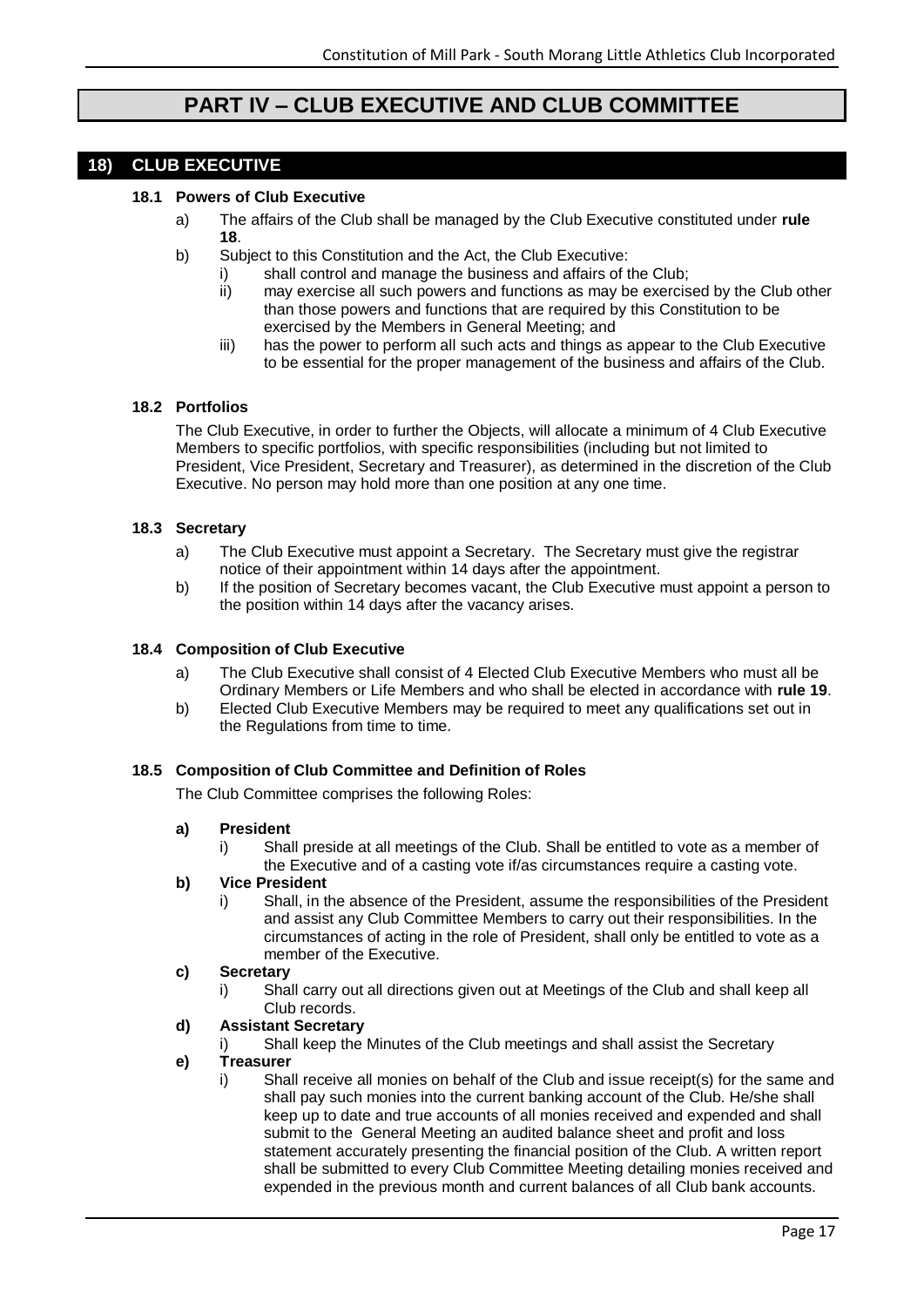# **f) Registrar**

i) Shall be responsible for the registration of the Competitive Members to suit the requirements of the Association, and shall keep an up to date record of the children's involvement with the Club. This includes registrations completed in person or on-line via the Association's online registration system. Receive each correctly completed registration card accompanied by the fee determined by the Centre and in conjunction with the Treasurer forward all such registration cards and fees as set by Association. Present progress reports to the Committee Meetings of the number of registered Competitors of the Club.

## **g) Centre Delegates (2 positions)**

i) Shall be appointed to represent the Club as described under **rule 8.6.** A report is to be submitted to the next Club Committee Meeting.

#### **h) Team Manager**

- i) Shall be responsible for the organisation and supervision of training for all Competitive Members. They shall also assist in directing Competitive Members to their age group events on competition days.
- ii) Shall be responsible for the coordination of Officials and Parents Helpers for management of athletic events at weekly competition as allocated to the Club by the Centre from time to time.
- iii) The Team Manager will not be held responsible for Competitive Members who are sent back from events for any reason whatsoever. All notices for the Centre are his/her responsibility to see that all Competitive Members concerned receive such notices.

#### **j) Ranks & Records**

- i) Maintain the records of all Competitive Members athletic performances at weekly competition in the Club's Ranks & Records database and allocate points in accordance with the Club's Points System as set out in the Regulations. Undertake weekly review of the input of these performances as provided from the ResultsHQ software.
- ii) Record absences of Competitive Members due to illness and/or injury and obtain necessary documentation in accordance with the Club's Points System.
- iii) Determine all awards in accordance with the Club's Points System and order trophies, plaques, medals, photos, photo frames and any other item as required in readiness for the General Meeting and Trophy Presentation of the Club. Communicate with and respond to enquiries from Ordinary Members and Competitive Members in regards to the Club's Points System.
- iv) Provide monthly reports at Club Committee Meetings detailing the number of Competitive Members in attendance and those in non-attendance at each weekly competition.
- v) Present reports to Club Committee Meetings of Club Records achieved by Competitive Members.

#### **k) Assistant Team Manager**

Provide assistance to the Team Manager as required.

#### **l) Uniform Manager**

i) Maintain all aspects of Club Uniforms including managing stock levels, receiving orders from Members, ordering additional stock from suppliers, issuing orders to Members and undertaking annual stocktake for inclusion in Treasurer's annual accounts.

#### **m) Fundraising**

i) Manage all fundraising activities of the Club including raffle days at weekly competition as allocated by the Centre and Christmas and General Meeting Raffles. Seek donations of prizes from local businesses and/or propose purchase of prizes at Club Committee Meetings. Present reports to the Club Committee Meetings of outcome of fundraising activities and/or forthcoming fundraising activities. Seek assistance from other Club Committee Members as required.

#### **n) General Committee**

i) Such members will undertake duties as may be determined by the Club Committee as being appropriate to and representing the needs of the Club.

#### <span id="page-17-0"></span>**18.6 Term of Elected Club Committee Members**

Each Elected Club Committee Member, shall hold office for 1 year until the next AGM, but is eligible for re-election.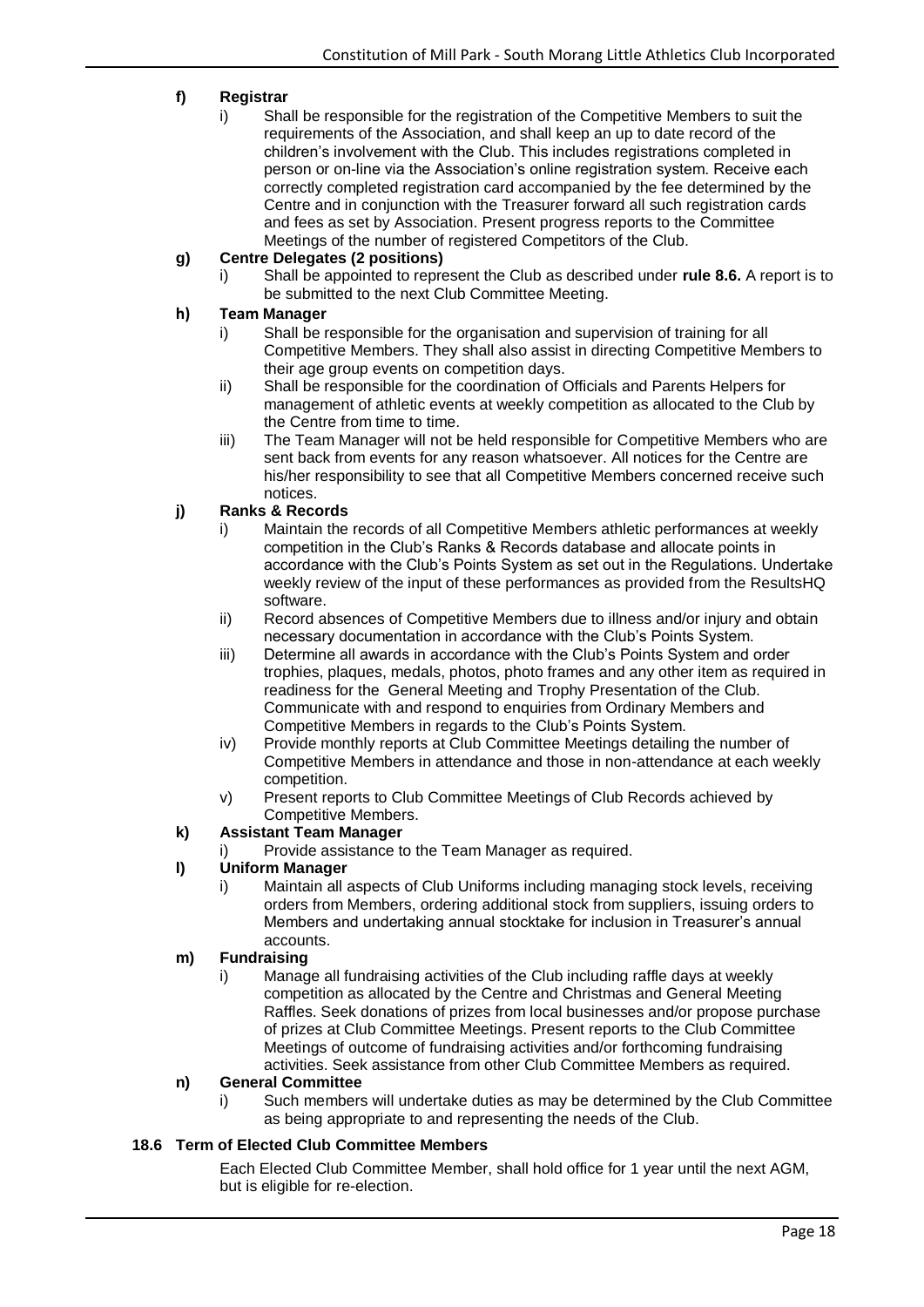# <span id="page-18-0"></span>**19) ELECTION OF ELECTED CLUB COMMITTEE MEMBERS**

- a) The Secretary shall call for nominations at an appropriate time determined by the Club Executive. All Members shall be notified of the call for nominations as determined by the Club Executive.
- b) Nominations of candidates for election as Elected Club Committee Members shall be:
	- i) made in writing on the form provided by the Club from time to time (if any) and must be accompanied by the written consent of the nominee and confirmation that the nominee meets any qualifications set out in the Regulations from time to time; and
	- ii) delivered to the Secretary by the date specified on the call for nominations.
- c) If the number of nominations for vacant Club Committee Member positions exceeds the number of vacancies to be filled, a ballot shall be conducted to determine the Elected Club Committee Members. Such ballot will be conducted in the manner determined by the Club Executive, or as set out in the Regulations, from time to time. If the number of nominations for vacant Club Committee Member positions is less than the number of vacancies to be filled then those vacancies shall be treated as casual vacancies under **rule 20.2**.
- d) An independent person shall be appointed by the Club Executive to act as scrutineer for any ballot. No person, other than the scrutineer, shall be entitled to see any voting paper and the scrutineer shall not disclose to any person the way in which any person has voted. The decision of the scrutineer on any matter relating to the elections is final and no appeal shall be made from that decision.

#### <span id="page-18-2"></span><span id="page-18-1"></span>**20) VACANCY ON THE CLUB COMMITTEE**

#### **20.1 Grounds for Termination of Club Committee Member**

For the purposes of this Constitution, the office of a Club Committee Member becomes vacant if the Club Committee Member:

- a) In the case of an Elected Club Committee Member, ceases to be an Ordinary Member or Life Member;
- b) Becomes bankrupt;
- c) Resigns their office by notice in writing given to the Club;
- d) Is subject to any sanction by the Club Executive under **rule 12**;
- e) Is directly or indirectly interested in any contract or proposed contract with the Club and, in the opinion of the Club Executive, has deliberately, recklessly or negligently failed to declare the nature of his interest;
- f) Dies or becomes of unsound mind or a person whose person or estate is liable to be dealt with in any way under the law relating to mental health;
- g) Commits any offence under the Act; or
- h) Fails to attend 2 consecutive meetings of the Club Committee without having previously obtained leave of absence or provided reasonable excuse for such absence.

#### <span id="page-18-3"></span>**20.2 Casual Vacancy**

In the event of a casual vacancy in the office of any Elected Club Committee Member, the Club Executive may appoint an appropriate Ordinary Member or Life Member to the vacant office and the person so appointed may continue in office up to the end of the term of the Elected Club Committee Member they are replacing.

# <span id="page-18-5"></span><span id="page-18-4"></span>**21) PROCEDURE AT CLUB COMMITTEE MEETINGS**

#### **21.1 Convening a Club Committee Meeting**

- a) The Club Committee shall meet as required, but shall meet at least 10 times per year.
- b) Unless all Club Executive Members agree to hold a meeting at shorter notice (which agreement shall be sufficiently evidenced in writing or by their presence) not less than 7 days written notice of the meeting of the Club Committee shall be given to each Committee Member.
- c) Written notice of each Club Committee meeting, specifying the general nature of the business to be transacted, shall be served on each Committee Member by:
	- i) Delivering it to that Committee Member personally;
	- ii) Sending it in writing, by facsimile or other means of electronic communication (subject to receiving appropriate confirmation that the notice has been effectively dispatched);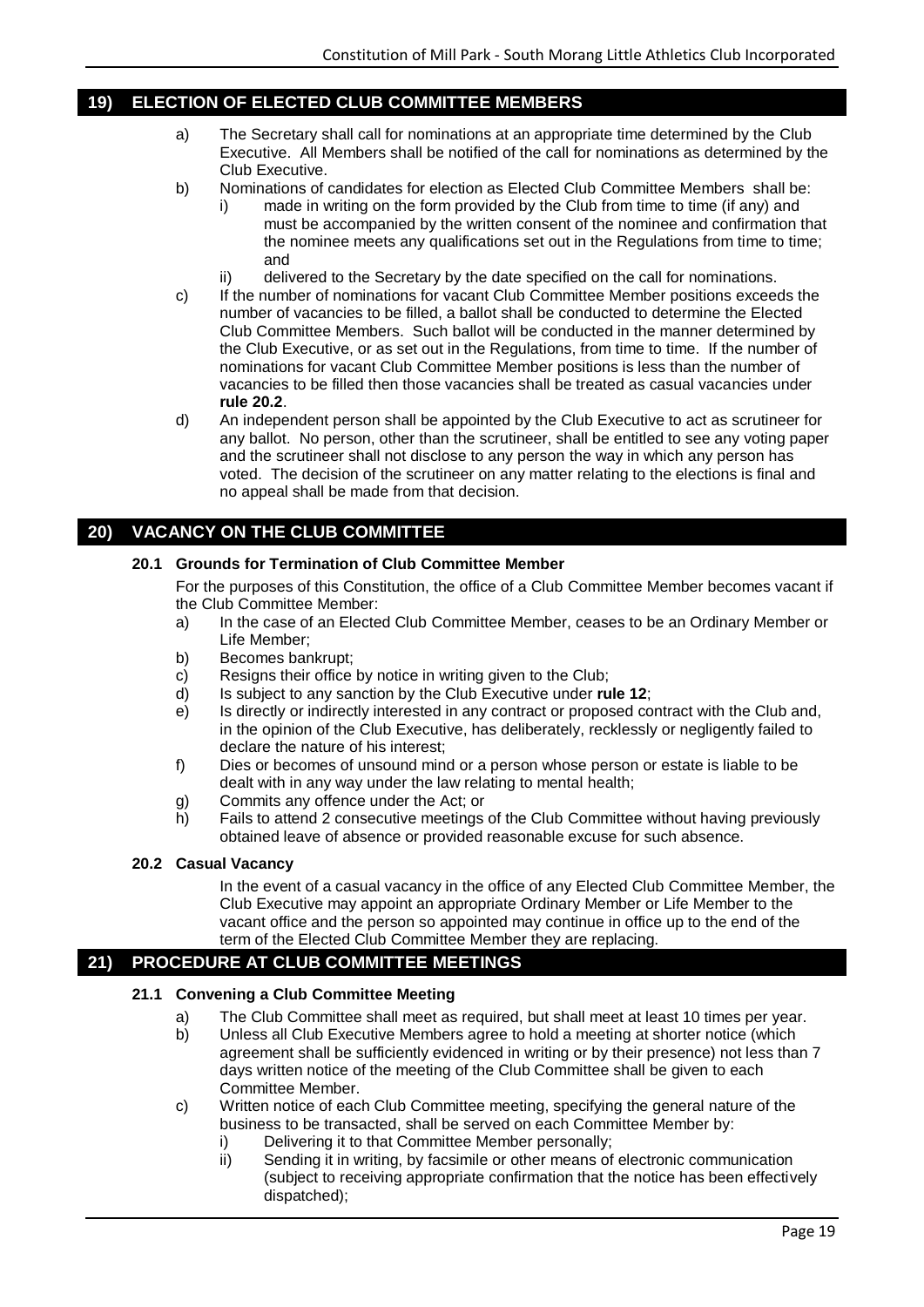- iii) in accordance with the Committee Member's last notified contact details.
- d) No action or proceeding of the Club Committee shall be invalidated or rendered illegal by reason only that there was some defect in the election or appointment of any Committee Member or that any Committee Member was ineligible to hold such office.

#### <span id="page-19-0"></span>**21.2 Quorum**

- a) 50% of Committee Members shall constitute a quorum for the transaction of the business of a meeting of the Club Committee.
- b) No business shall be transacted unless a quorum is present and if within half an hour of the time appointed for the meeting a quorum is not present, the meeting shall stand adjourned to the same place and at the same hour of the same day in the following week.
- c) The Club Committee may act notwithstanding any casual vacancy. If there are casual vacancies in the office of a Committee Member such that the number of remaining Committee Members is not sufficient to constitute a quorum at a meeting of the Club Committee, those Committee Members may act only for the purpose of increasing the number of Committee Members to a number sufficient to constitute such a quorum.

#### <span id="page-19-1"></span>**21.3 Procedures at Club Committee meetings**

- a) At meetings of the Club Committee:
	- i) The President shall chair the meeting;
		- ii) If the President is absent or unwilling to act, the Vice President will assume the responsibilities of the President and assist any Club Committee Members to carry out their responsibilities and to chair the meeting.
- b) Motions arising at a meeting of the Club Committee shall be determined on a show of hands or, if demanded by a Committee Member, by a poll taken in such manner as the person presiding at the meeting may determine.
- c) Each Committee Member present at a meeting of the Club Committee (including the person presiding at the meeting) is entitled to 1 vote. In the event of an equality of votes on any motion, only the President may exercise a second or casting vote.
- d) A resolution in writing signed or assented to by facsimile or other form of electronic communication by all the voting Committee Members shall be as valid and effectual as if it had been passed at a meeting of the Club Committee duly convened and held. Any such resolution may consist of several documents in like form each signed by one or more of the Committee Members.
- e) The Club Committee may otherwise regulate its meetings as it thinks fit.
- f) Without limiting the power of the Club Committee to regulate its meetings as it thinks fit, a meeting of the Club Committee may be held where one or more of the Club Committee is not physically present at the meeting, provided that:
	- i) All persons participating in the meeting are able to communicate with each other effectively, simultaneously and instantaneously whether by means of telephone or other form of communication;
	- ii) Notice of the meeting is given to all the Committee Members entitled to notice in accordance with the usual procedures agreed upon or laid down from time to time by the Club Committee;
	- iii) If a failure in communications prevents condition (i) from being satisfied by that number of Committee Members which constitutes a quorum, and none of such Committee Members are present at the place where the meeting is deemed by virtue of the further provisions of this rule to be held then the meeting shall be suspended until condition (i) is satisfied again. If such condition is not satisfied within 15 minutes from the interruption the meeting shall be deemed to have terminated; and
	- iv) Any meeting held where one or more of the Committee Members is not physically present shall be deemed to be held at the place specified in the notice of meeting provided a Committee Member is there present and if no Committee Member is there present the meeting shall be deemed to be held at the place where the chairperson of the meeting is located.

#### <span id="page-19-2"></span>**21.4 Committee Members Interests**

A Committee Member is disqualified from holding any place of profit or position of employment in the Club, or in any company or incorporated association in which the Club is a shareholder or otherwise interested, or from contracting with the Club either as vendor, purchaser or otherwise except with express resolution of approval of the Club Committee. Any contract or arrangement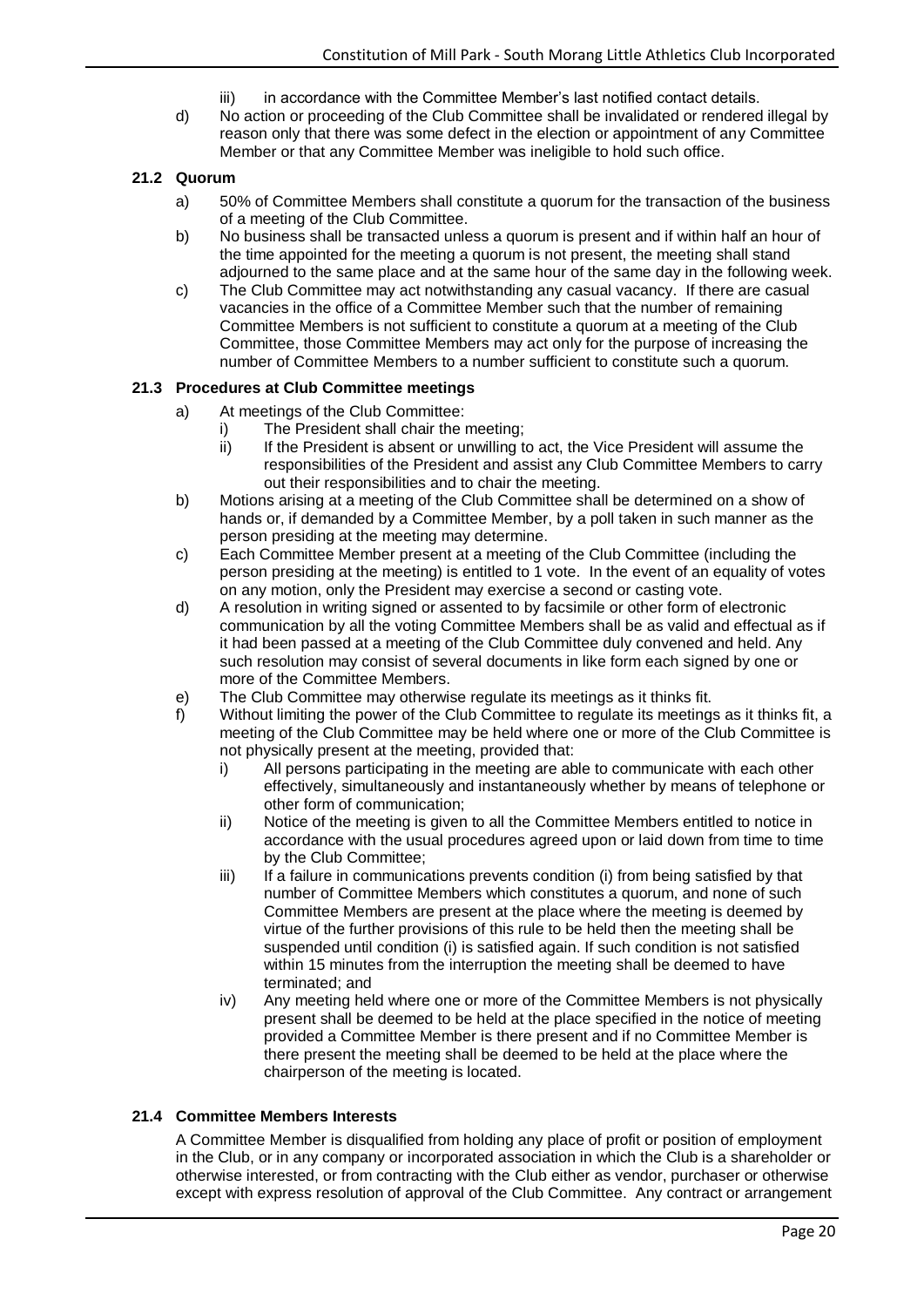in which any Committee Member is in any way interested which is entered into by or on behalf of the Club without the approval of the Club Committee, will be voided for such reason.

#### <span id="page-20-0"></span>**21.5 Disclosure of Interests**

The nature of the interest of such Committee Member must be declared by the Committee Member at the meeting of the Club Committee at which the contract or arrangement is first taken into consideration if the interest then exists or in any other case at the first meeting of the Club Committee after the acquisition of the interest. If a Committee Member becomes interested in a contract or arrangement after it is made or entered into the declaration of the interest must be made at the first meeting of the Club Committee held after the Committee Member becomes so interested.

#### <span id="page-20-1"></span>**21.6 General Disclosure**

A general notice that a Committee Member is a member of any specified firm or company and is to be regarded as interested in all transactions with that firm or company is sufficient declaration under **rule 21.5** as regards such Committee Member and the said transactions. After such general notice it is not necessary for such Committee Member to give a special notice relating to any particular transaction with that firm or company.

#### <span id="page-20-2"></span>**21.7 Recording Disclosures**

It is the duty of the Secretary to record in the minutes any declaration made or any general notice as aforesaid given by a Committee Member in accordance with **rules 21.5** and **21.6**.

#### <span id="page-20-3"></span>**21.8 Conflicts**

A Committee, notwithstanding the interest, may be counted in the quorum present at any meeting but cannot vote in respect of any contract or arrangement in which the Committee Member is interested. If the Committee Member votes, the vote shall not be counted.

# <span id="page-20-4"></span>**22) COMMITTEES**

- a) The Club Executive may establish and delegate any of its functions, powers or duties (except this power to delegate) to such committee or committees as it thinks fit and may recall or revoke any such delegation or appointment and may amend or repeal any decision made by such committee.
- b) The Club Executive shall determine in writing the duties and powers afforded to any committee and the committee shall, in the exercise of such delegated powers, conform to any directions or Regulations that may be prescribed by the Club Executive.
- c) An Executive Committee member shall be an ex-officio member of any committee so appointed.
- d) Within 14 days of any meeting of any Committee, the Committee shall send a copy of the minutes and any supporting documents to the Secretary.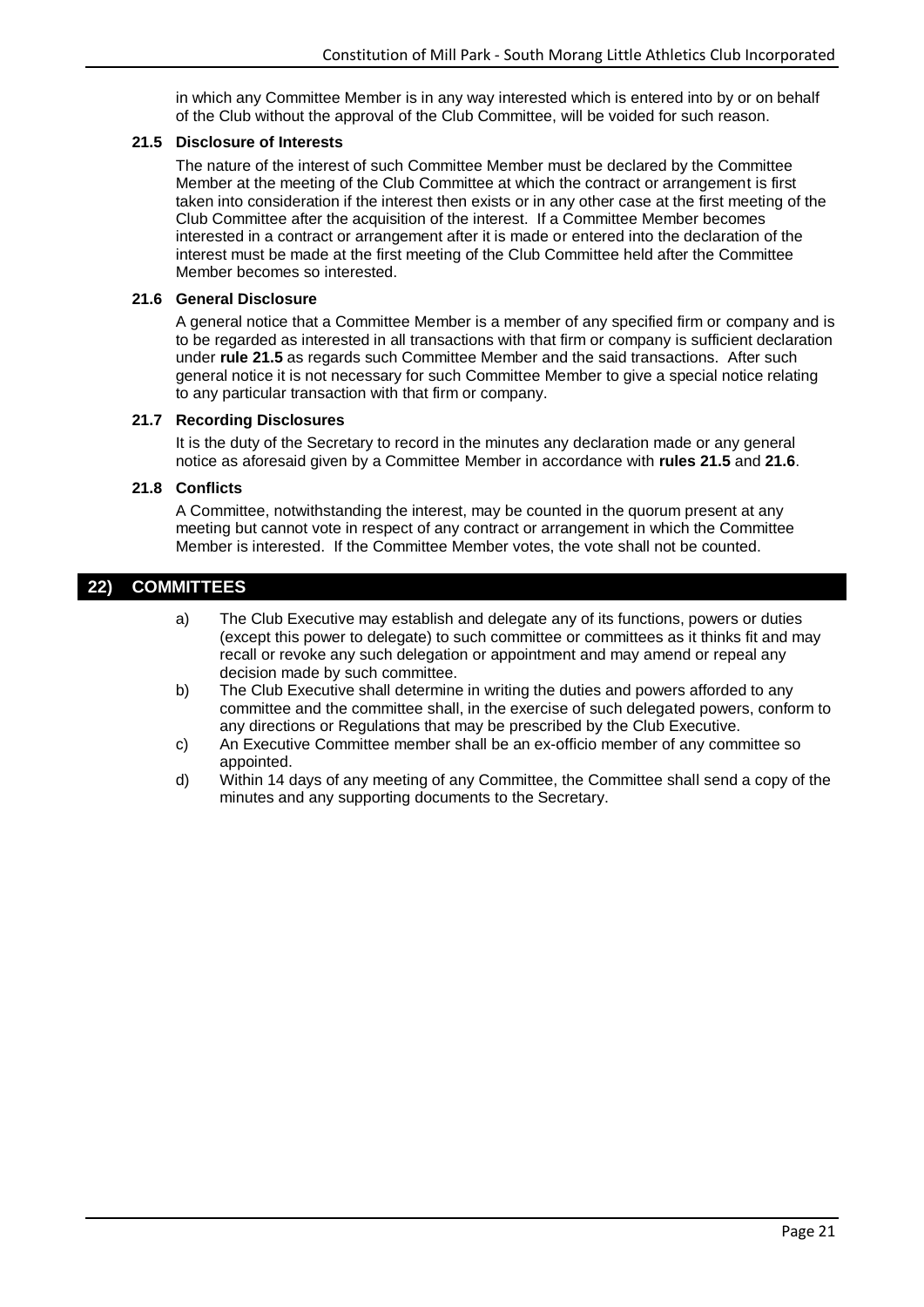# **PART V – MISCELLANEOUS**

# <span id="page-21-1"></span><span id="page-21-0"></span>**23) GRIEVANCE PROCEDURES**

- a) The grievance procedure set out in this rule applies to disputes under this Constitution between:
	- i) A Member and another Member; or
	- ii) A Member and the Club.
- b) The parties to the dispute shall not be represented by a member of the legal profession and shall meet and discuss the matter in dispute, and, if possible, resolve the dispute within 14 days after the dispute comes to the attention of all of the parties.
- c) If the parties are unable to resolve the dispute at the meeting, or if a party fails to attend that meeting, then the parties must, within 10 days, hold a meeting in the presence of a mediator.
- d) The mediator must be:
	- i) A person chosen by agreement between the parties; or
	- ii) in the absence of agreement:
		- A. In the case of a dispute between a Member and another Member, a person appointed by the Club Executive; or
		- B. In the case of a dispute between a Member and the Club, a person who is a mediator appointed or employed by the Dispute Settlement Centre of Victoria (Department of Justice).
- e) A Member can be a mediator.
- f) The mediator cannot be a Member who is a party to the dispute.
- g) The parties to the dispute must, in good faith, attempt to settle the dispute by mediation.
- h) The mediator, in conducting the mediation, must:
	- i) Give the parties to the mediation process every opportunity to be heard; and<br>ii) Allow due consideration by all parties of any written statement submitted by a
	- Allow due consideration by all parties of any written statement submitted by any party; and
	- iii) Ensure that natural justice is accorded to the parties to the dispute throughout the mediation process.
	- iv) The mediator must not determine the dispute.
	- v) If the mediation process does not result in the dispute being resolved, the parties may seek to resolve the dispute in accordance with the Act or otherwise at law.

# <span id="page-21-2"></span>**24) SOURCES AND MANAGEMENT OF FUNDS**

- a) The Club Executive will determine the sources from which the funds of the Club are to be or may be derived and the manner in which such funds are to be managed.
- b) The Club Executive shall establish and maintain proper records and minutes concerning all transactions, business, meetings and dealings of the Club and the Club Committe and shall produce these as appropriate at each Club Committee or General Meeting.
- c) Proper accounting and other records shall be kept in accordance with the Act. The books of account shall be kept in the care and control of the Club Executive.
- d) The Club shall retain such records for 7 years after the completion of the transactions or operations to which they relate.
- e) The Club Executive shall submit to the Members at the Annual General Meeting the statements of account of the Club in accordance with this Constitution and the Act.
- f) The statements of account when approved or adopted by an Annual General Meeting shall be conclusive except as regards any error discovered in them within 3 months after such approval or adoption.
- g) The Club Executive shall cause to be sent or made available to all persons entitled to receive notice of Annual General Meetings in accordance with this Constitution, a copy of the statements of account, the Club Executive's report, the auditor's report (if any) and every other document required under the Act (if any).
- h) The accounts of the Club shall be examined and the correctness of the profit and loss accounts and balance sheets ascertained by an auditor or auditors at the conclusion of each Financial Year.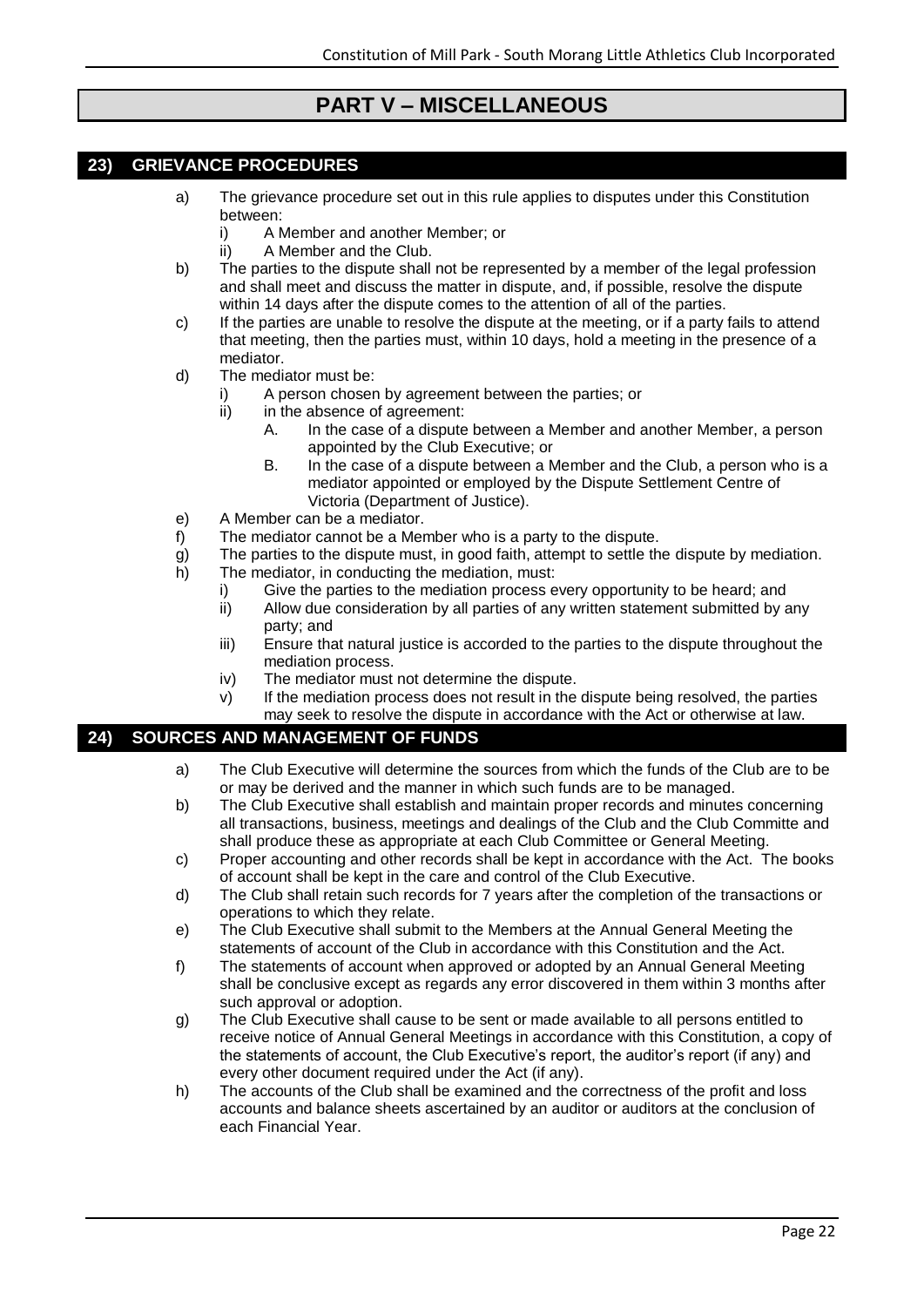# <span id="page-22-0"></span>**25) APPLICATION OF INCOME**

- a) The income and property of the Club shall be applied solely towards the promotion of the Objects.
- b) No portion of the income or property of the Club shall be paid or transferred, directly or indirectly by way of dividend, bonus or otherwise to any Member, but this shall not preclude payment to a Member in good faith for expenses incurred or services rendered (for example, honoraria).

# <span id="page-22-1"></span>**26) NEGOTIABLE INSTRUMENTS**

a) All cheques and other negotiable instruments shall be signed by 2 Club Executive Members.

#### <span id="page-22-2"></span>**27) COMMON SEAL**

- a) The common seal of the Club shall be kept in the custody of the Club Executive.
- b) The common seal shall not be affixed to any instrument except by the authority of the Club Executive and the affixing of the common seal shall be attested by the signatures of 2 Club Executive Members.
- c) A Club Executive Member may not sign a document to which the seal of the Club is fixed where the Club Executive Member is interested in the contract or arrangement to which the document relates.

# <span id="page-22-3"></span>**28) ALTERATION OF CONSTITUTION**

This Constitution shall not be altered except by Special Resolution in accordance with the Act. Additional procedures for amending the Constitution will be determined by the Club Executive and is as follows:

- a) Amendments to the Constitution shall be in writing, proposed and seconded by Members and shall be forwarded to the Secretary twenty-one (21) days prior to the General Meeting.
- b) In the event of being approved at the General Meeting, approval of the Centre Executive Committee will be sought within sixty (60) days and received within ninety (90) days before such amendments become part of this Constitution.

# <span id="page-22-4"></span>**29) DISSOLUTION**

- a) Upon the Club falling below twenty (20) Competitive Members, or sufficient Members cannot be found to fill the Club Executive Committee, the Club shall be dissolved either by the Centre Executive or by three-quarters of those attending a General Meeting convened for that purpose voting in favour of dissolution of the Club.
- b) If the Club is wound up, the liability of the Member shall be limited to any outstanding monies due and payable to the Club, including the amount of the Annual Subscription payable in respect of the current Financial Year. No other amount shall be payable by the Member.
- c) If upon winding up or dissolution of the Club, there remains, after satisfaction of all its debts and liabilities, any property, the same shall not be paid to or distributed amongst the Members, but shall be given or transferred to the Centre having purposes similar to the purposes of the Club and which prohibits the distribution of its or their income and property among its or their members and which is also not carried on for the profit or gain to its members.

# <span id="page-22-5"></span>**30) INDEMNITY**

- a) Every Committee Member or officer (including employees or members of Committees) of the Club shall be indemnified out of the property and assets of the Club against any liability incurred by him/her in his/her capacity as Committee Member or officer in defending any proceedings, whether civil or criminal, in which judgment is given in his or her favour or in which he or she is acquitted or in connection with any application in relation to any such proceedings in which relief is granted to him or her by the Court.
- b) The Club shall indemnify its Committee Members and officers (including employees or members of Committees) against all damages and costs (including legal costs) for which any such Committee Members or officers may be or become liable to any third party in consequence of any act or omission except wilful misconduct:
	- i) in the case of a Committee Member or officer, performed or made whilst acting on behalf of and with the authority, express or implied of the Club; and